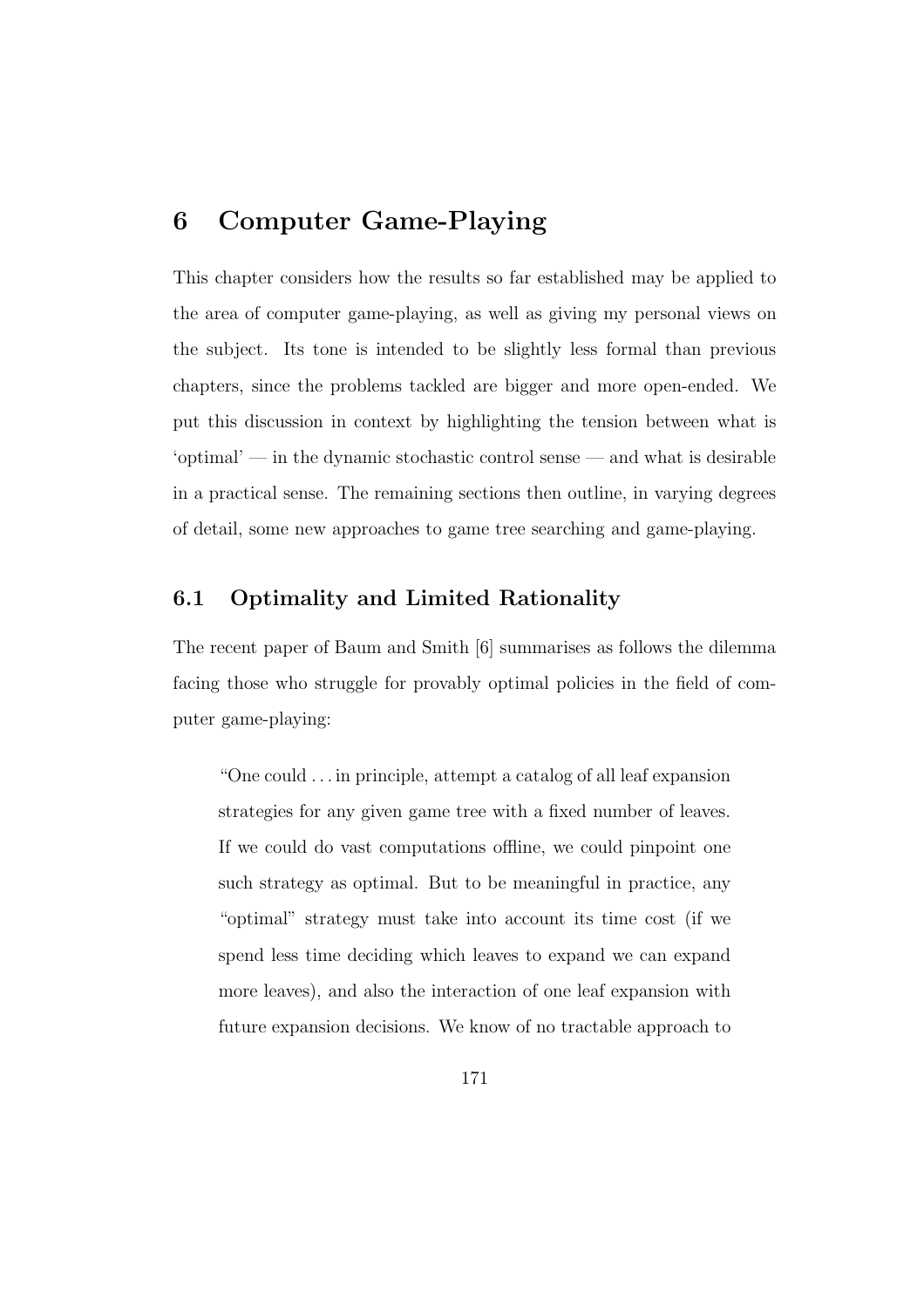computing a provably "optimal" strategy. Since we don't know how to compute efficiently the exact decision theoretic utility of expanding leaves, we search for a useful approximation."

The result of Section 5.4 can be seen as a partial solution to the problems raised above, in that, by application of standard dynamic stochastic control methods, we have calculated the exact decision theoretic utility of expanding a leaf in a simple search game. However, this ignores the problem of limited rationality mentioned above; although the policy we have calculated is optimal — in the standard sense — we have no guarantee that it is useful in a practical sense. Since the dynamic stochastic control model takes no account of its deliberation time, there must always be a question mark over the practical feasibility of solutions adjudged to be 'optimal' on such a basis.

The way in which dynamic stochastic control has been used so far in this work is to deduce optimal policies for a range of simple games. These studies are intended to yield insight into the game-playing problem, and so lead on — directly or indirectly — to more complicated and powerful models.

Another way in which dynamic stochastic control might be applied to game-playing is to look for policies that are optimal within a certain class, such as the work done by Smith [79]. One might wish, for example, to choose a particular subclass of those tree search policies which are effectively implementable — for example, one which is  $O(n)$  in the number of leaves searched. In this way one could ensure the feasibility of such optimal policies as were deduced. The success of such an approach would seem to rest entirely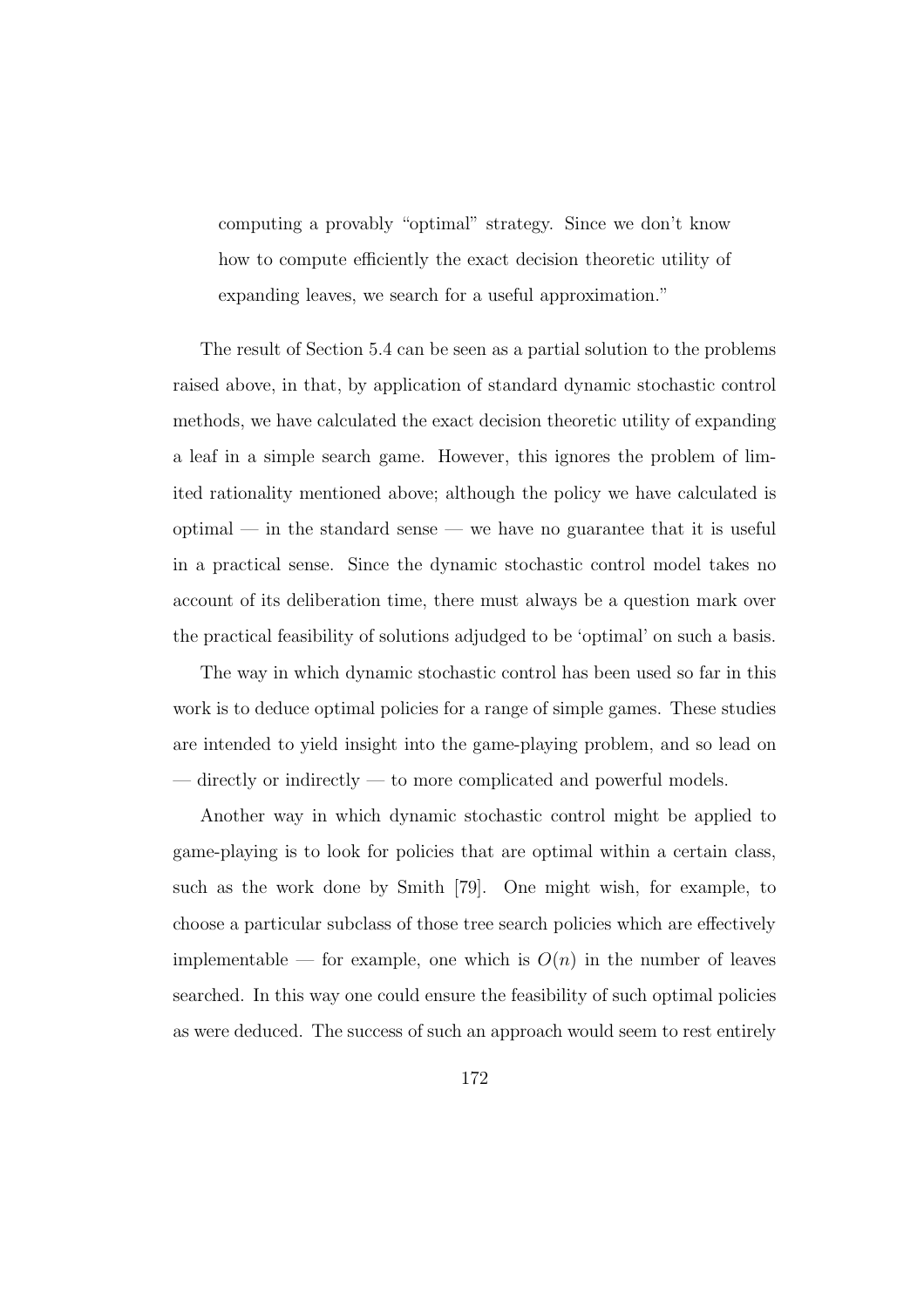upon an insightful choice of subclass.

Such an approach again stops short of tackling the fundamental problem of limited rationality. More powerful and more challenging still would be a framework which provided the means to show a policy to be optimal inclusive of its own deliberation costs, presumably with reference to some standard computer architecture. This would represent a very significant extension of standard dynamic stochastic control theory in the direction of computer science.

### **6.2 Conspiracy Probabilities**

In their recent paper on probabilistic B\* search, Berliner and McConnell [16] report the failure of their attempts to combine B\* with the conspiracy number search algorithm. They summarise their conclusions as follows (italics in the original):

"[Berliner] quickly found out . . . something very important about why conspiracy number search has not worked. While it is useful to think of conspiracies in the above way, and to plan to attack the conspiracy with the fewest conspirators, in practice this does not work. Conspiracies fall into buckets. There are buckets of conspiracies of magnitude 1, of magnitude 2, magnitude 3, etc. In Chess (and we would assume in almost all domains), there are lots of potential conspiracies, and the number of conspiracies of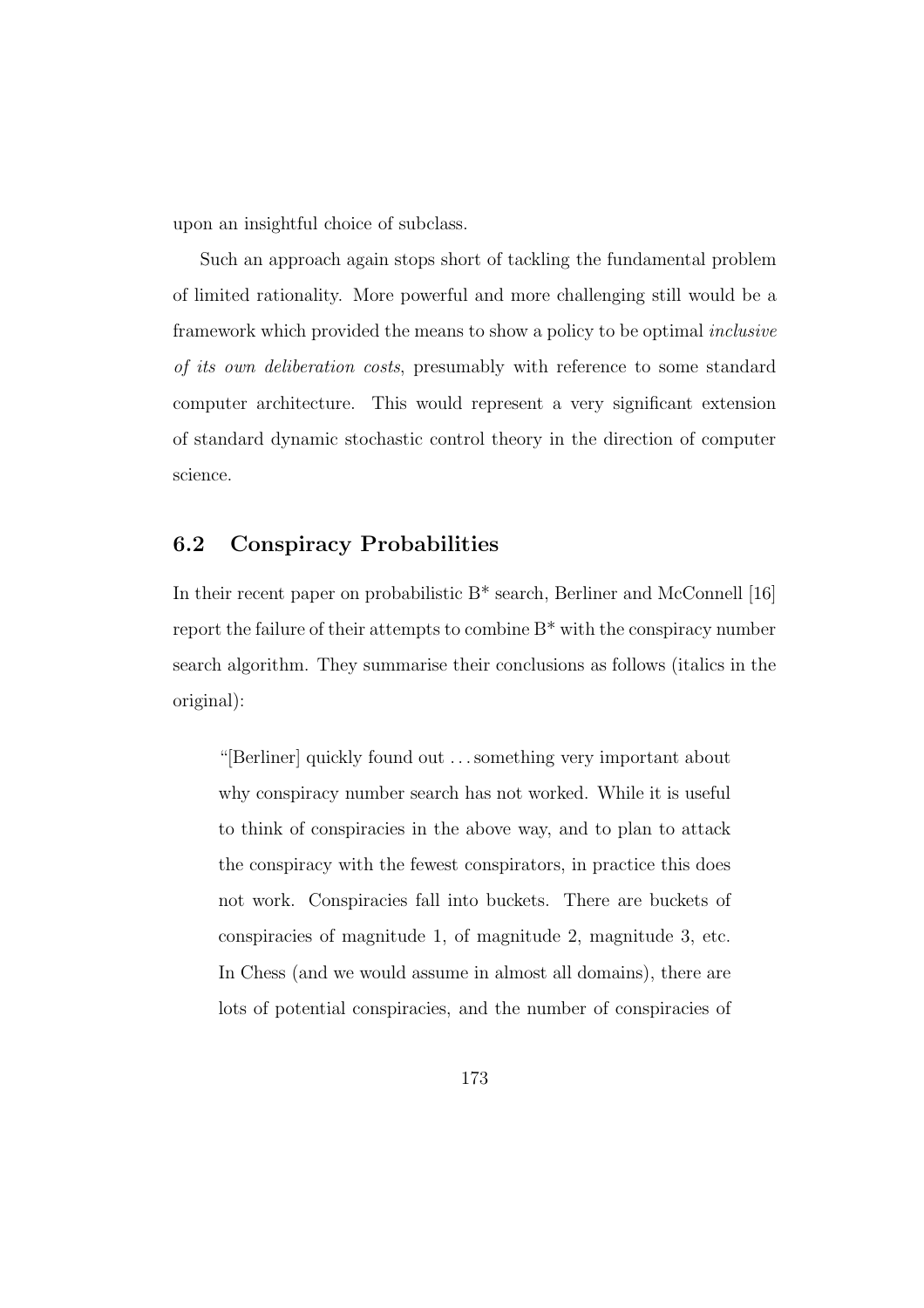magnitude 2 is usually quite large. Thus, when dealing with conspiracies of magnitude 2, one must examine them in some quasirandom order, and the chances of finding the conspiracy that is easiest to break is quite small. It is like a breadth-first search of conspiracies, with no other clue as to what might make a given conspiracy easy to break. This is the reason for the failure of the conspiracy approach in game-playing. There is no good method for deciding the weakest conspiracy of a given magnitude."

This is a significant objection to the conspiracy number search as described in Subsection 1.2.2; the implicit assumption in 'conspiracy number' that all nodes are equally likely to conspire is a serious limit to the efficiency of such a search. The successes of such simple methods as singular extensions and the null move are a testimony to how easily the most uncertain positions can be distinguished. It is therefore desirable to use such probabilistic information as is available. Subsection 3.4.2 shows how, in the two-valued case, this can be done optimally for conspiracies of size one by application of the stochastic OR-Tree model of Chapter 3. One step further down this road is to abandon altogether the notion of conspiracy 'number' in favour of the notion of conspiracy 'probability'. We now examine how this might be achieved, and reflect on some of the barriers to be overcome if such a scheme is to be developed into a practical selective search algorithm.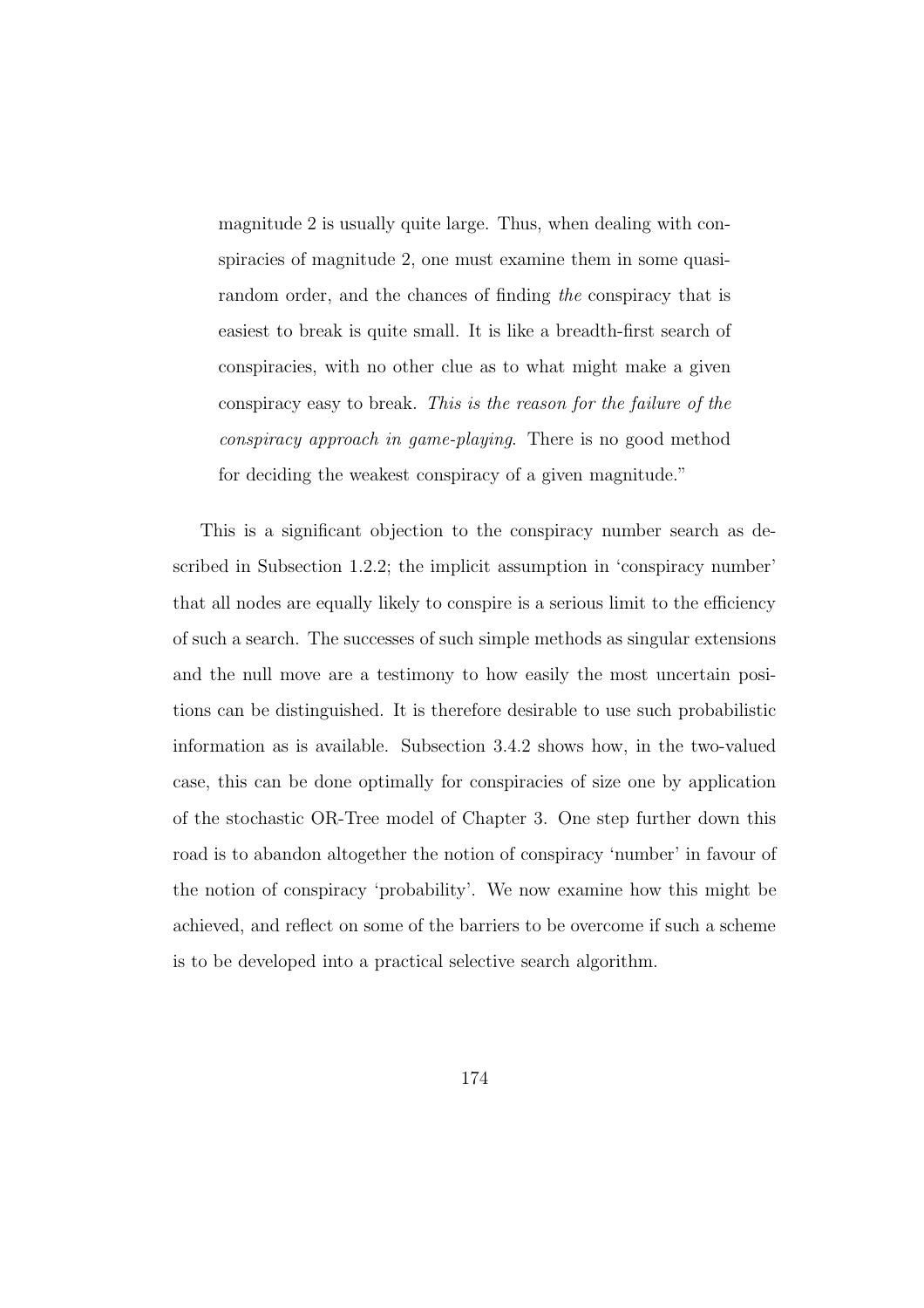#### **6.2.1 A Redefinition of Conspiracies**

The child of root with the highest backed-up score we term the provisionally best move, and its score the provisionally best score. This is the move we make if no further search is carried out, so defines the utility of moving immediately from a position.

The original definition of a 'conspiracy' is described in Subsection 1.2.2. It refers to a minimal set of leaves which always has a chance of changing the provisionally best score. We note that not all such changes cause a change to the provisionally best move. This is a matter of importance to any algorithm which makes the Meta-greedy and Single-step Assumptions of Subsection 1.2.6, which are important ones on grounds of tractability. The reason is that the conjunction of these assumptions implies that unless a search has a chance of changing the provisionally best move, it has no value, and so the original definition of 'conspiracy' includes some sets of nodes which will never be of interest.

McAllester [50] originally detailed two categories of conspiracy, 'Prove Best' and 'Disprove Rest' strategies, as follows:

- 1. Sets of nodes that may decrement the score of the provisionally best move, so that it assumes a lower value than that of another move.
- 2. Sets of nodes that may increment the score of another move, so that it exceeds that of the provisionally best move.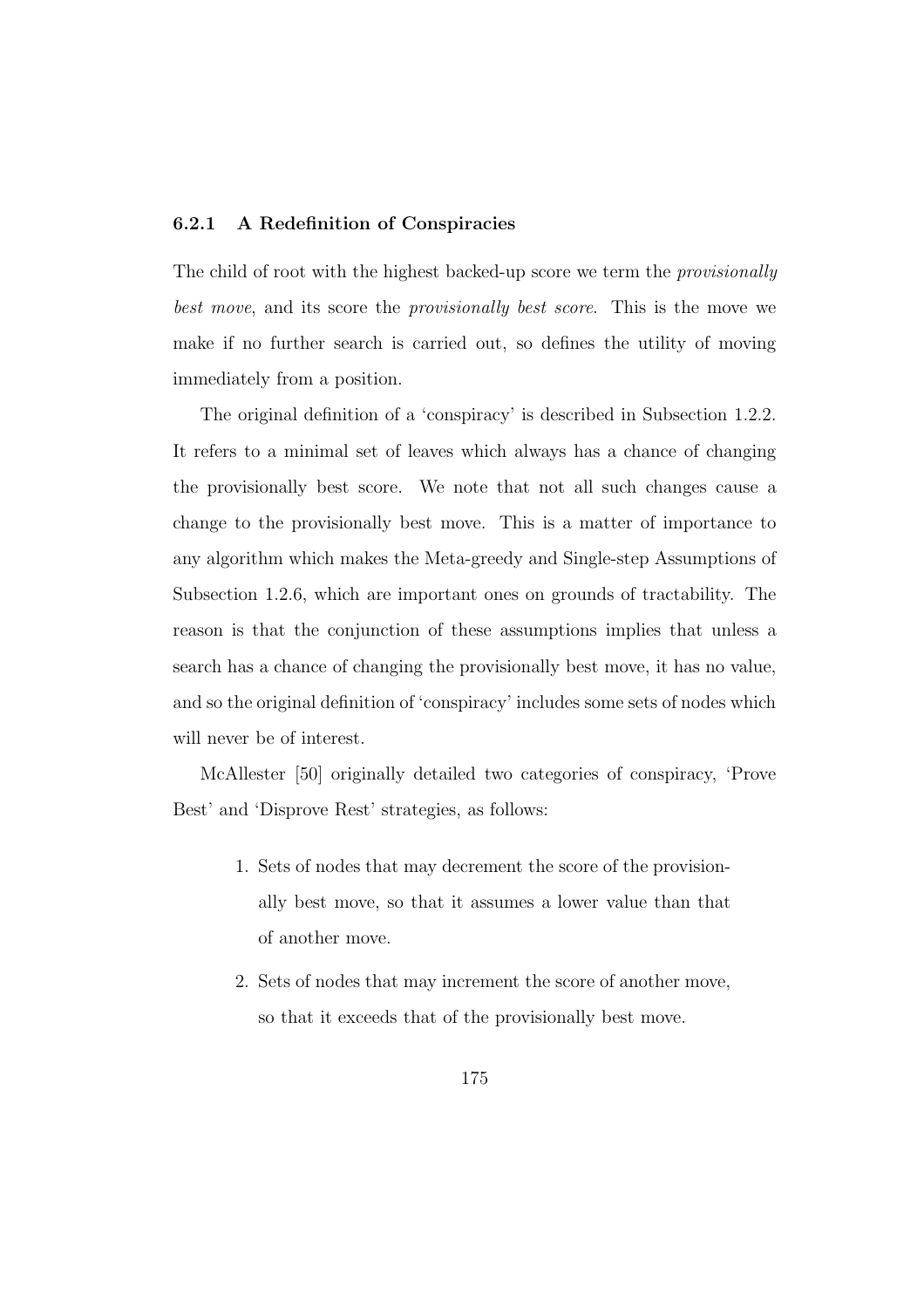We desire to include the following additional category to include those of the kind shown in the figure below, which were not originally included:

> 3. Sets of nodes which may decrease the provisionally best move's score and increase that of another move to exceed it.



Figure 35: Moves 0 and i Conspire to Change the Provisionally Best Move

We now redefine the term *conspiracy*. We have previously defined a tree's conspiracies to mean a set of nodes which, if they were to assume different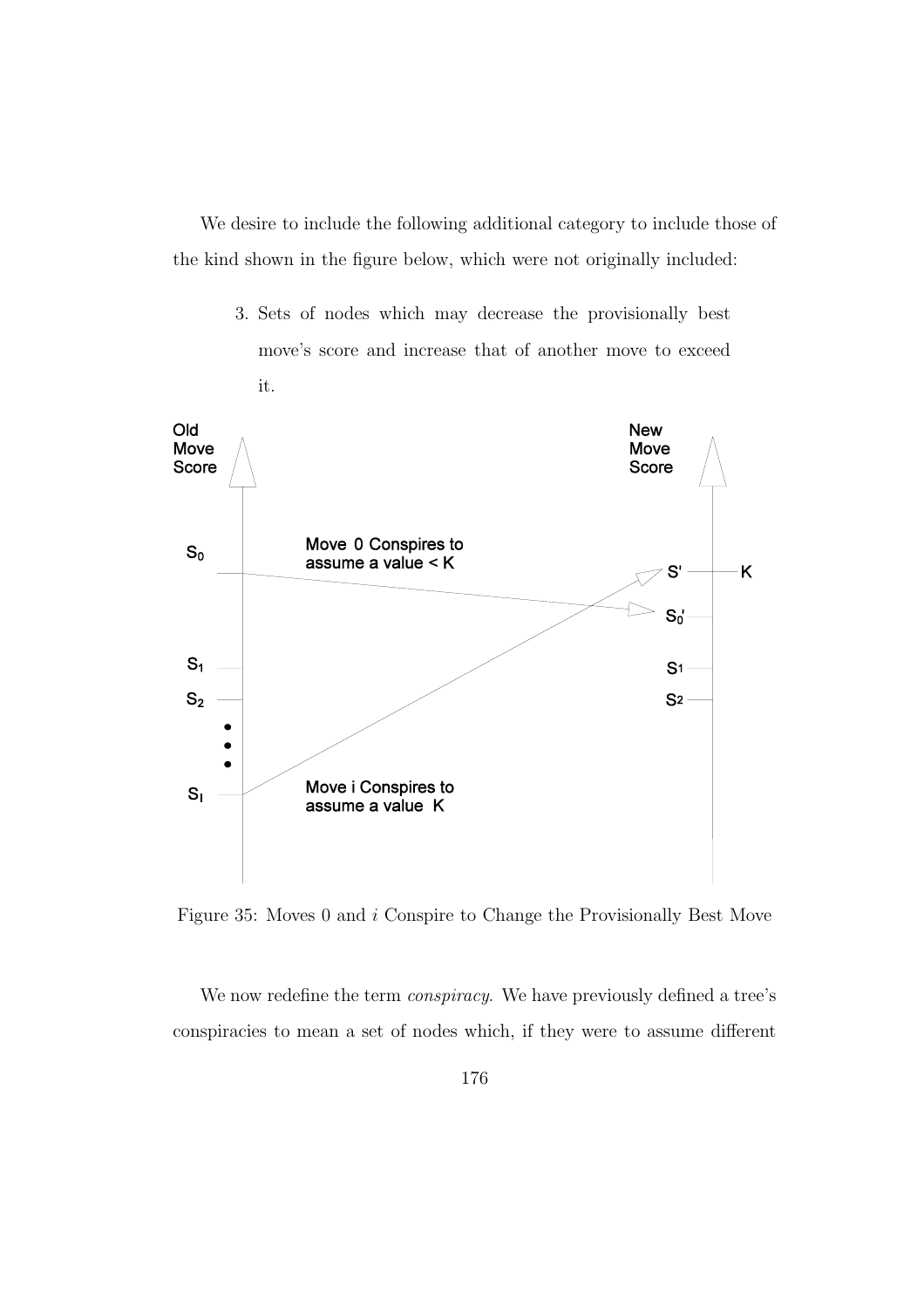scores (as a result of search) could together effect a change to the backed-up score of that tree's root node. We now introduce the idea of a *conspiracy to* change the provisionally best move. This is similar to the above definition except that, rather than changing root's score, the effect of the nodes' coordinated change is to change the tree's provisionally best move. This redefinition excludes those conspiracies which have no value under the single-step assumption, and includes the third class omitted by McAllester [50].

Assuming the children of root are ordered so that child 0 is the provisionally best move, and that move i has score  $s_i$ , a general form for such a conspiracy is  $(i, K)$ , where i is the number of the move that conspires to assume a value  $\geq K$  while move 0 conspires to assume a value of  $\lt K$ . Type 1 conspiracies may thus be expressed  $(1, s_1)$ , and type 2 conspiracies  $(i, s_0 + \epsilon)$ , where i is the move involved and  $\epsilon$  the granularity of the evaluation function.

#### **6.2.2** Ø**-based Approximation Methods**

The reward rate principle may be applied to the task of choosing a conspiracy in the following straightforward way. Each node of the search information is given a p and a t value with meanings analogous to the boxes case. For leaves, t, the expected time to expand each node of the conspiracy, is simply 1, while the probability that the conspiracy will change that node's value may be deduced directly from the prior distribution for expansion of that node.

For internal nodes of the search information with a negamax backed-up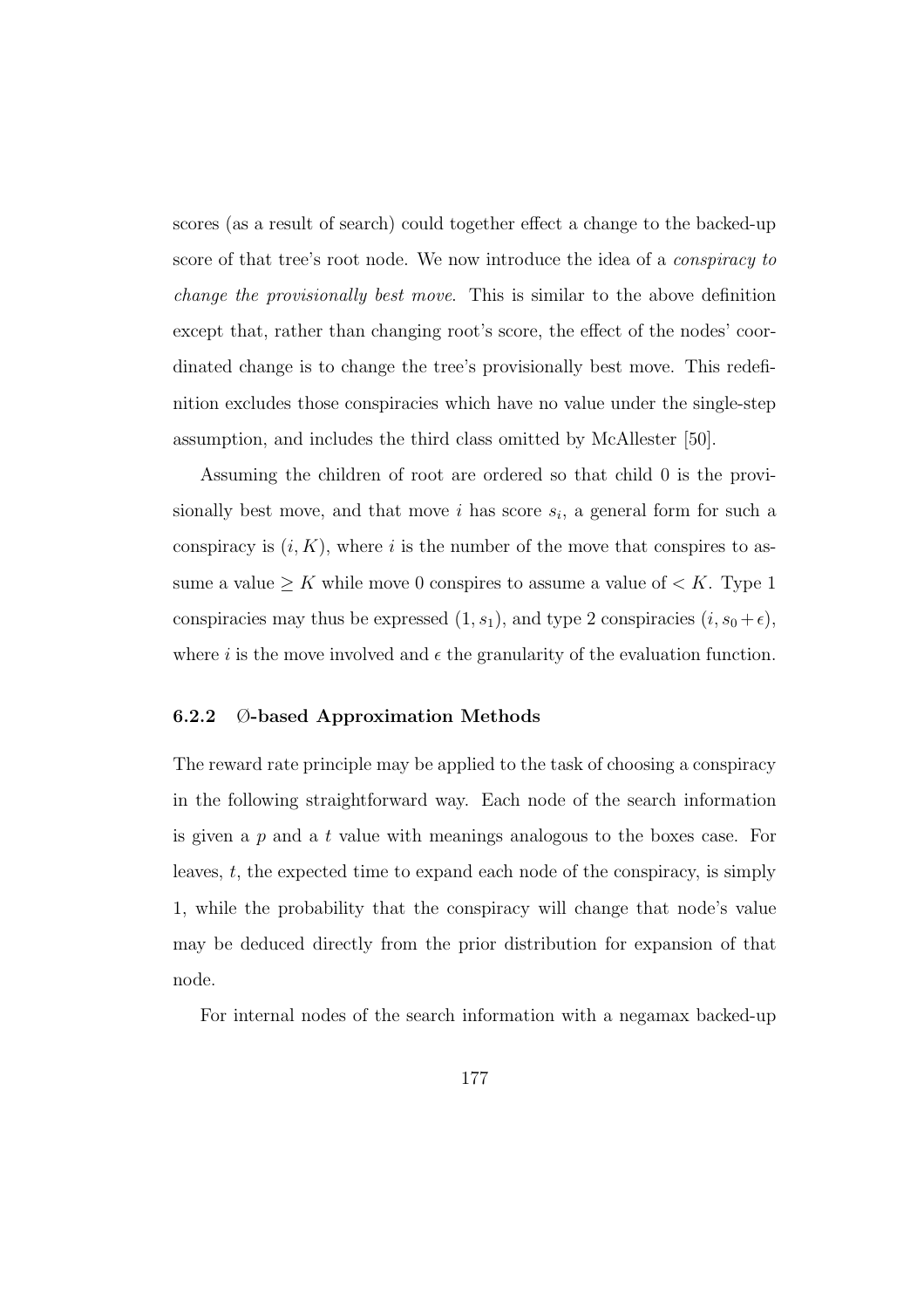score of 1, all its daughters of value  $-1$  must conspire, so the p and t values are calculated from their daughter nodes as follows:

$$
p_{\text{root}} = \prod_{i=1}^{n} p_i
$$

$$
t_{\text{root}} = \sum_{i=1}^{n} t_i
$$

The case in which an internal node is scored with a negamax backed-up score of -1 requires only a single daughter to conspire, and so the efficiency of the search centres around how this choice is made. The naive Ø-based approximation chooses the daughter with the greatest  $\varnothing$  value:

$$
p_{\text{root}} = p_{i^*}
$$
 where  $i^* \in \{1 \dots n\}$  maximises  $\frac{p_i}{t_i}$   
 $t_{\text{root}} = t_{i^*}$ 

We now consider how to percolate these  $p$  and  $t$  values back up the tree. In order to search efficiently for a conspiracy, we need to seek out those conspiracies with as large a  $p$  value and as small a  $t$  value as possible. We now extend this principle, in a straightforward fashion, to the task of choosing which daughter to search from a '-1' node. Defining  $\mathcal{O}_i = p_i/t_i$  as before, suppose that, from a '-1' node, we will select the daughter which maximises Ø. This approach does not lead necessarily to choosing the overall conspiracy which maximises  $\emptyset$ , as we shall see from the following example.

Suppose that we are investigating the tree shown overleaf in Figure 36. The values shown beneath the nodes  $Q$ ,  $S$ , and  $T$ , are the p and t values of these nodes. Since  $\mathcal{O}_S = (0.1/1) > (0.5/6) = \mathcal{O}_T$ , S is deemed the most promising descendant of R to search for a conspiracy. Hence, R is scored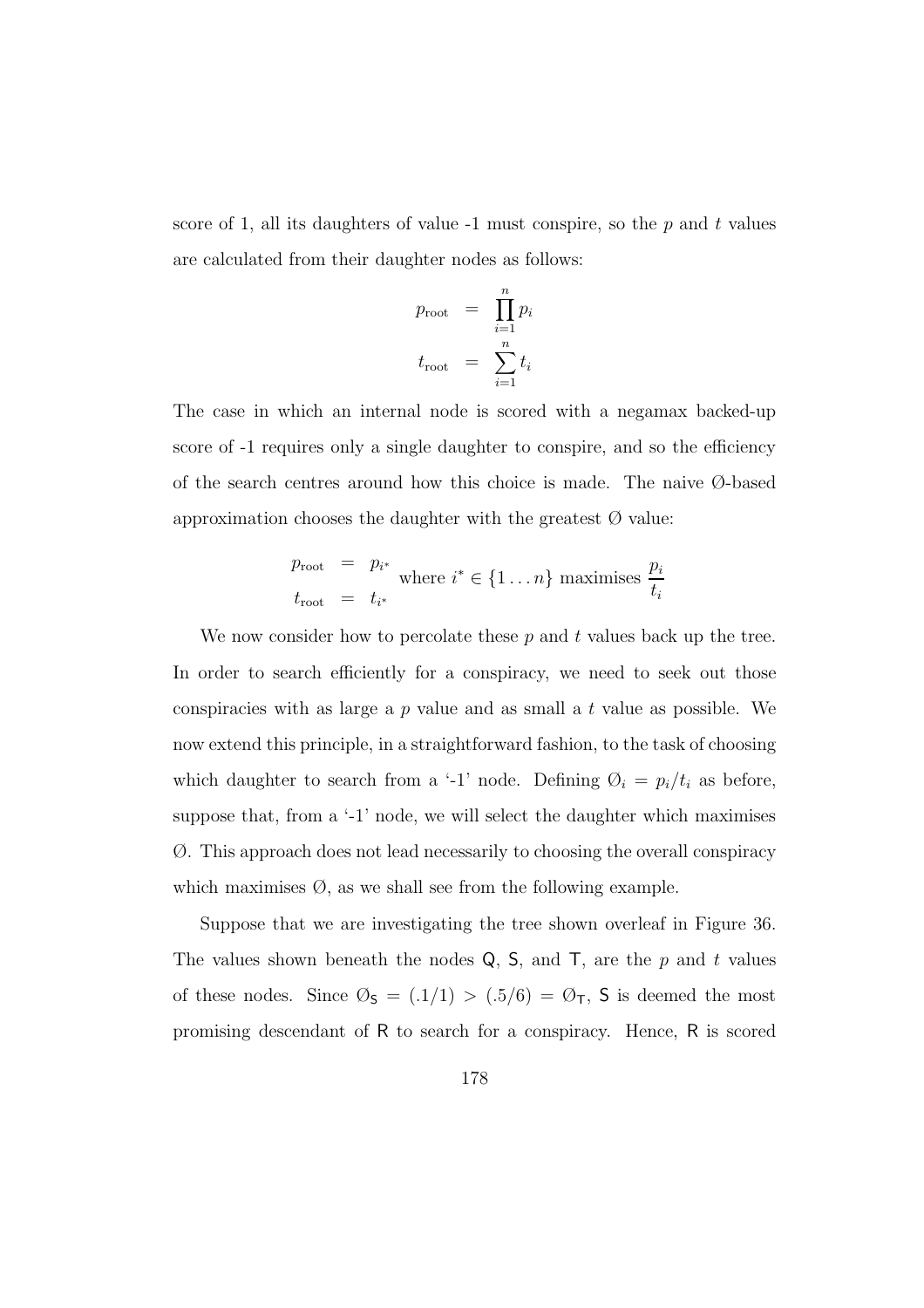

Figure 36: Inefficiency of Ø-based Approximation Method

 $(.1,1)$  and so  $P$  is scored  $(.05, 25)$ . This leads to investigation of conspiracy {Q, S} which has a reward rate of 0.002. The optimal minimal conspiracy  ${Q, T}$ , has score (.15, 28), and so a reward rate of 0.0083. This example illustrates the problem that the overall reward  $(1 - \Pi q)/\Sigma t$  cannot be maximised simply by maximising the individual  $p/t$  ratios of the subconspiracies. This problem is most severe for trees in which there is considerable variation between conspiracy t values.

A 'perfect' solution would require a catalogue of all the  $p$  and  $t$  values of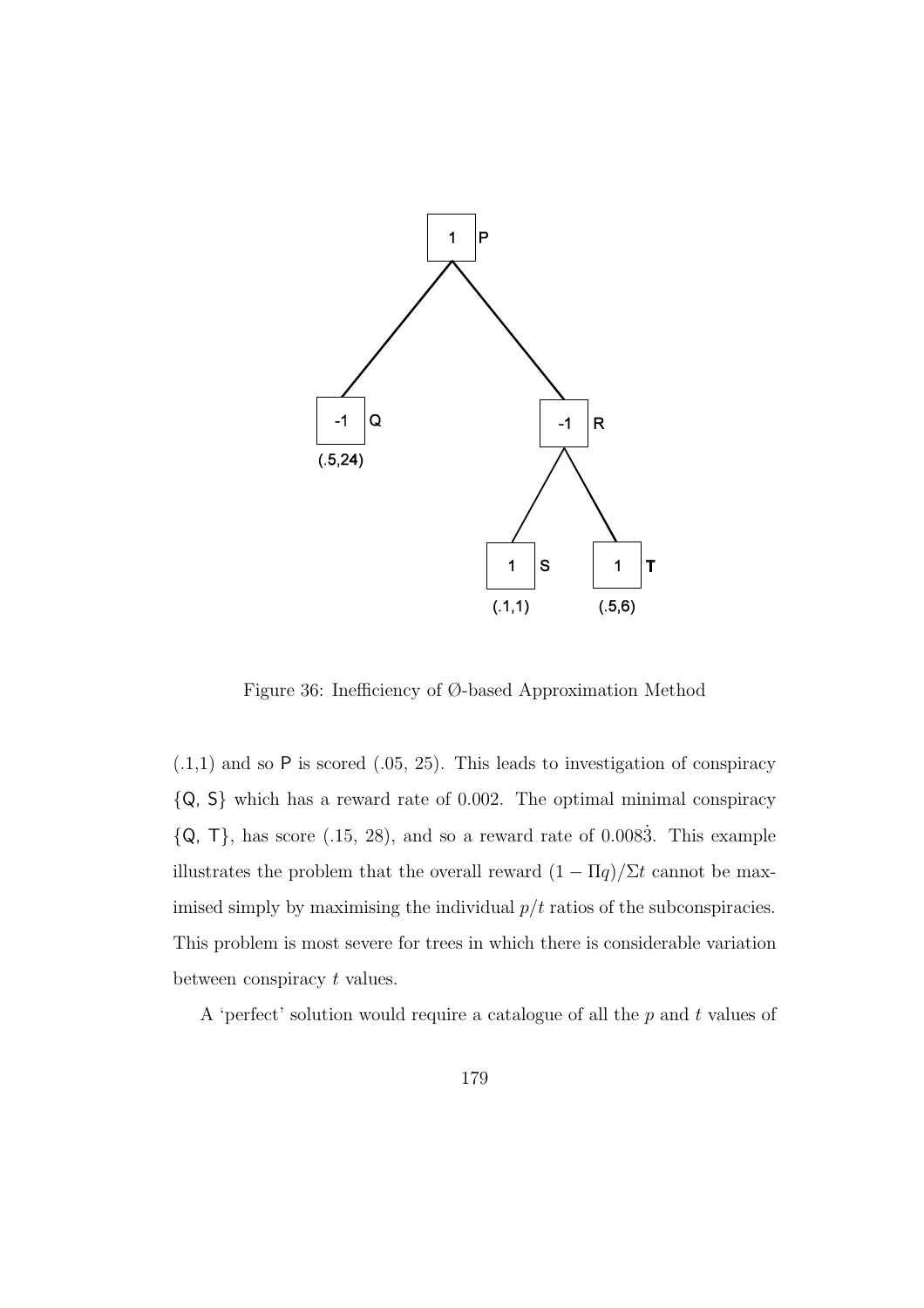the conspiracies possible below a node. This would require large overheads, both in terms of meta-calculation and in storage. Since the space required to store the tree would be super-linear in  $n$ , the number of nodes in the tree, we discard this approach as infeasible.

A simple compromise which reduces inefficiencies associated with a poor choice of conspiracy whilst increasing resource usage by only a constant factor would be not to store all the possible conspiracy details at a node, but to store up to a certain fixed number.

In fact, since there are different percolation formulae for '1' nodes and '-1' nodes, it may well be efficient to store the details of different numbers of conspiracies for odd and for even depths of the tree. The motivation for storing a set of  $p$  and  $t$  values is to enable a better choice to be made about which conspiracy we wish to search, and so it is also reasonable to store more conspiracies for nodes higher up the tree (particularly the daughters and granddaughters of root), since these nodes have the largest range of possible conspiracies from which to choose. One way of visualising the approximation which is going on is to consider Figure 37, overleaf, which shows (a continuous approximation of) the profile of available conspiracies available from a node.

A simple example of how this approach would work is to store at each node the  $p$  and  $t$  values of two conspiracies. A natural approach would be to chose the conspiracy with the largest  $p$  value and the one with the smallest  $t$ value,  $(p_1, t_1)$  and  $(p_3, t_3)$  in Figure 37. A choice between these two extremes could therefore be made at the top level '1' node in the tree. If the overall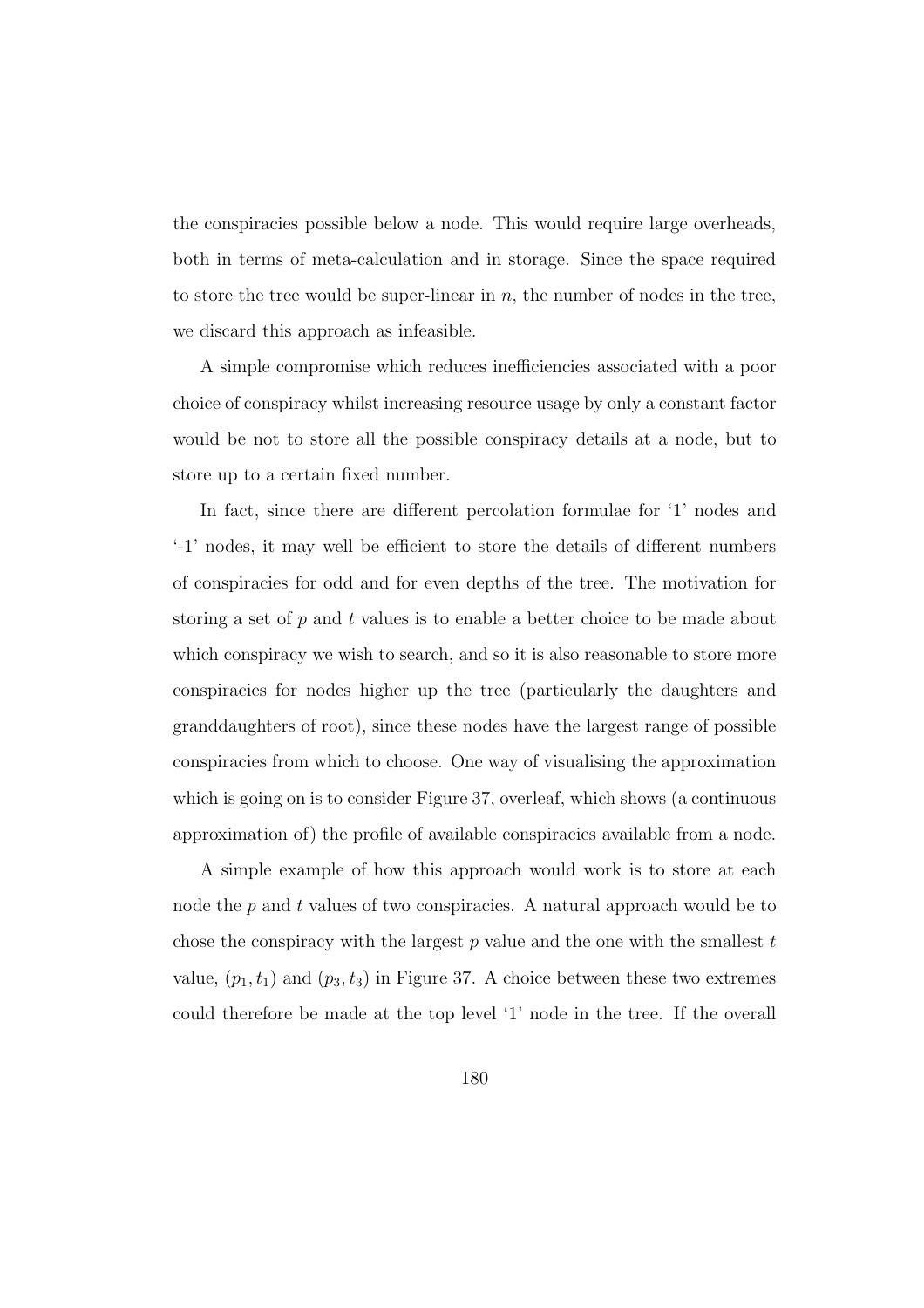

Figure 37: Range of Possible Conspiracies

reward rate of the conspiracy chosen in this manner was still too low, it could be improved by the storage of the details of more conspiracies. As the diagram shows, if details of a third conspiracy were stored at each node (say, that with the greatest  $\emptyset$  value) this would have an intermediate position, although it would not necessarily be the most probable conspiracy of its size.

#### **6.2.3 PCN\* Search**

We consider a simpler selective tree search technique,  $PCN^*$ , which is based upon conspiracy number search, but which searches conspiracies in order of probability,  $p$ , rather than reward rate,  $\emptyset$ . This is a less ambitious goal than attempting to select conspiracies based upon the  $p$  and  $t$  values. However, since the most likely conspiracy will tend  $-$  all other things being equal  $-$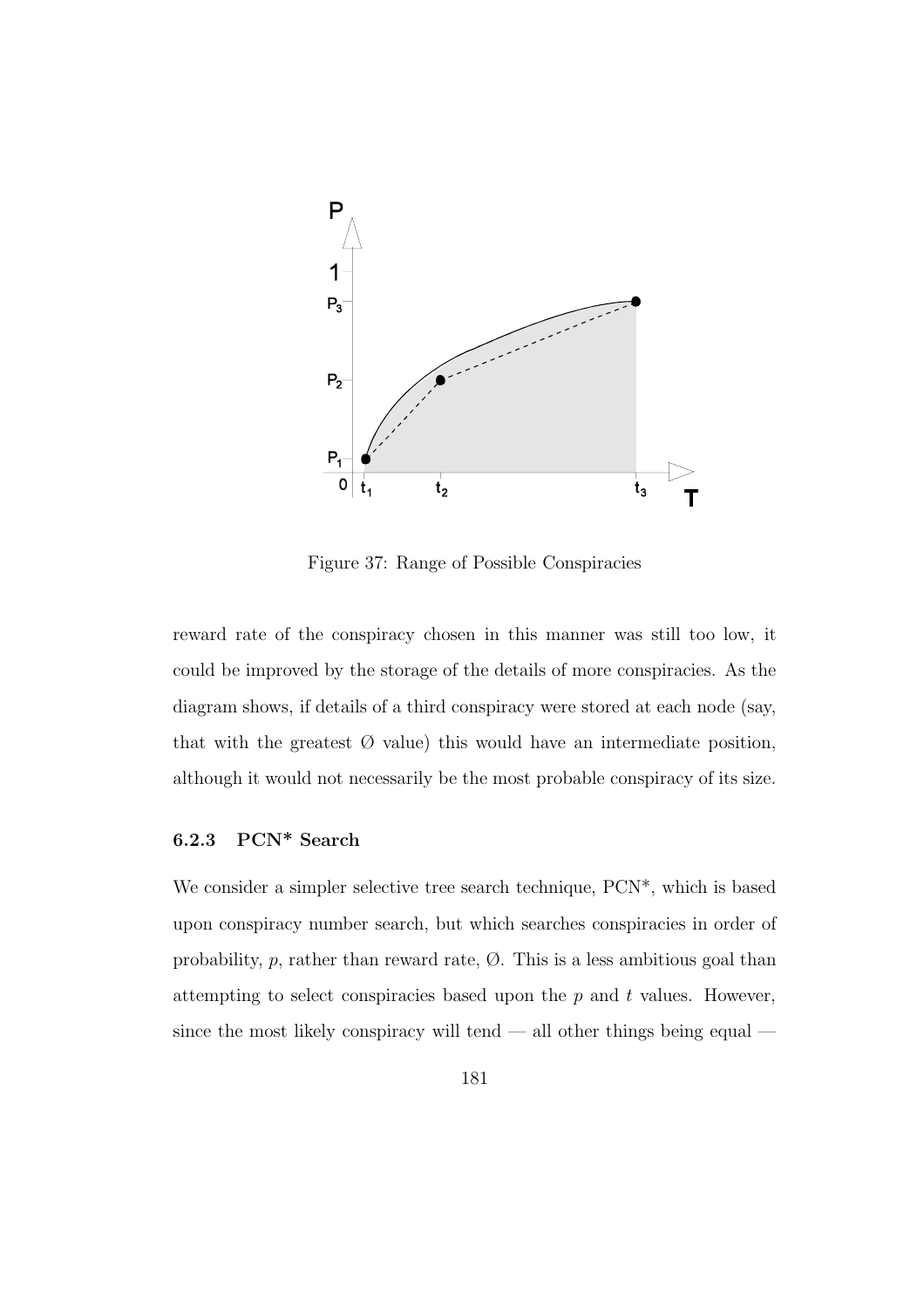to be the one with the fewest nodes, and hence the cheapest to evaluate, this approximation may not be as crass as its simplicity would suggest.

We now explain briefly how it works, with the help of an example. The nodes of the tree each have a scalar score, amongst which the usual minimax relationship holds. We assume that the scores take integral values from 1 to m. In addition, every node has a conspiracy probability vector (c.p.v.), which details the probability with which this score can be changed by the investigation of a conspiracy amongst its children. Using  $C$  to stand for a single conspiracy, and **C** for the set of conspiracies, the c.p.v. is defined as follows for a node i with scalar score  $v_i$ :

$$
\begin{cases}\n p_1^i = \max_{C \in \mathbf{C}} \{ P[C \text{ will cause this node to have score } = 1] \} \\
 p_2^i = \max_{C \in \mathbf{C}} \{ P[C \text{ will cause this node to have score } \leq 2] \} \\
 \vdots \\
 p_{v_i-1}^i = \max_{C \in \mathbf{C}} \{ P[C \text{ will cause this node to have score } \leq v_i - 1] \} \\
 p_{v_i}^i = 1 \\
 p_{v_i+1}^i = \max_{C \in \mathbf{C}} \{ P[C \text{ will cause this node to have score } \geq v_i + 1] \} \\
 \vdots \\
 p_{m-1}^i = \max_{C \in \mathbf{C}} \{ P[C \text{ will cause this node to have score } \geq m - 1] \} \\
 p_m^i = \max_{C \in \mathbf{C}} \{ P[C \text{ will cause this node to have score } = m] \}\n\end{cases}
$$

The definition of  $p_{v_i}^i$  can be motivated by expanding the concept of conspiracy to include the 'null conspiracy', which effects no change to a node's score with probability 1. This has the useful consequence that a node's  $p_{v_i}^i$ value can be interpreted in harmony with both  $p_{v_{i-1}}^i$  and  $p_{v_{i+1}}^i$ .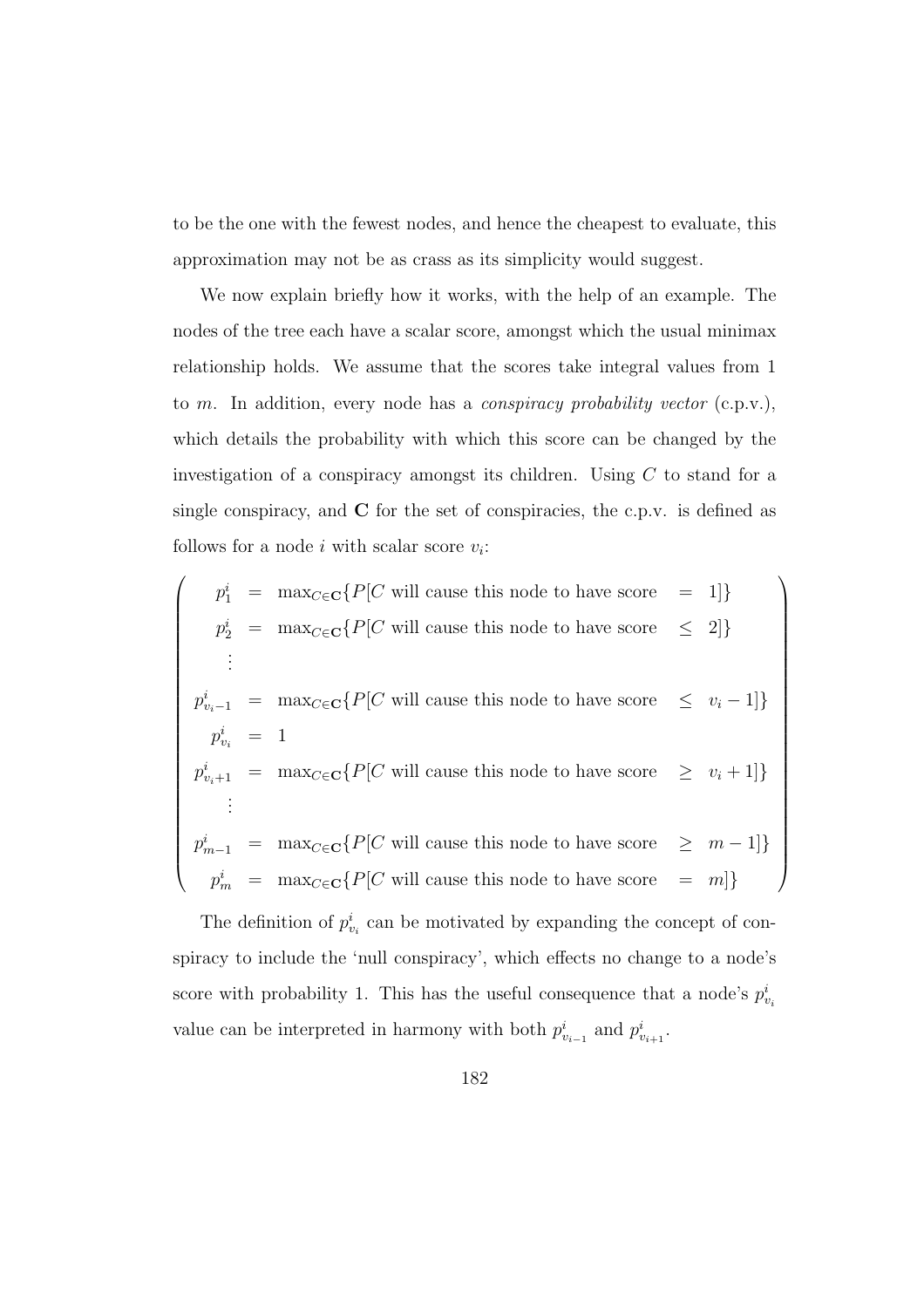

Figure 38: Example Conspiracy Probability Vectors

The above figure shows an example tree with conspiracy probability vectors, where  $m=4$ . Nodes C, D and E are leaves of the search information, and so their c.p.v.'s indicate the values that these leaves would take if expanded, which may be determined by the method of empirical evaluation described in Section 6.4. The c.p.v.'s of the internal nodes are percolated up from their daughters according to the formulae overleaf. These assume that a node has  $n$  daughters, which are ordered by their scalar score, so that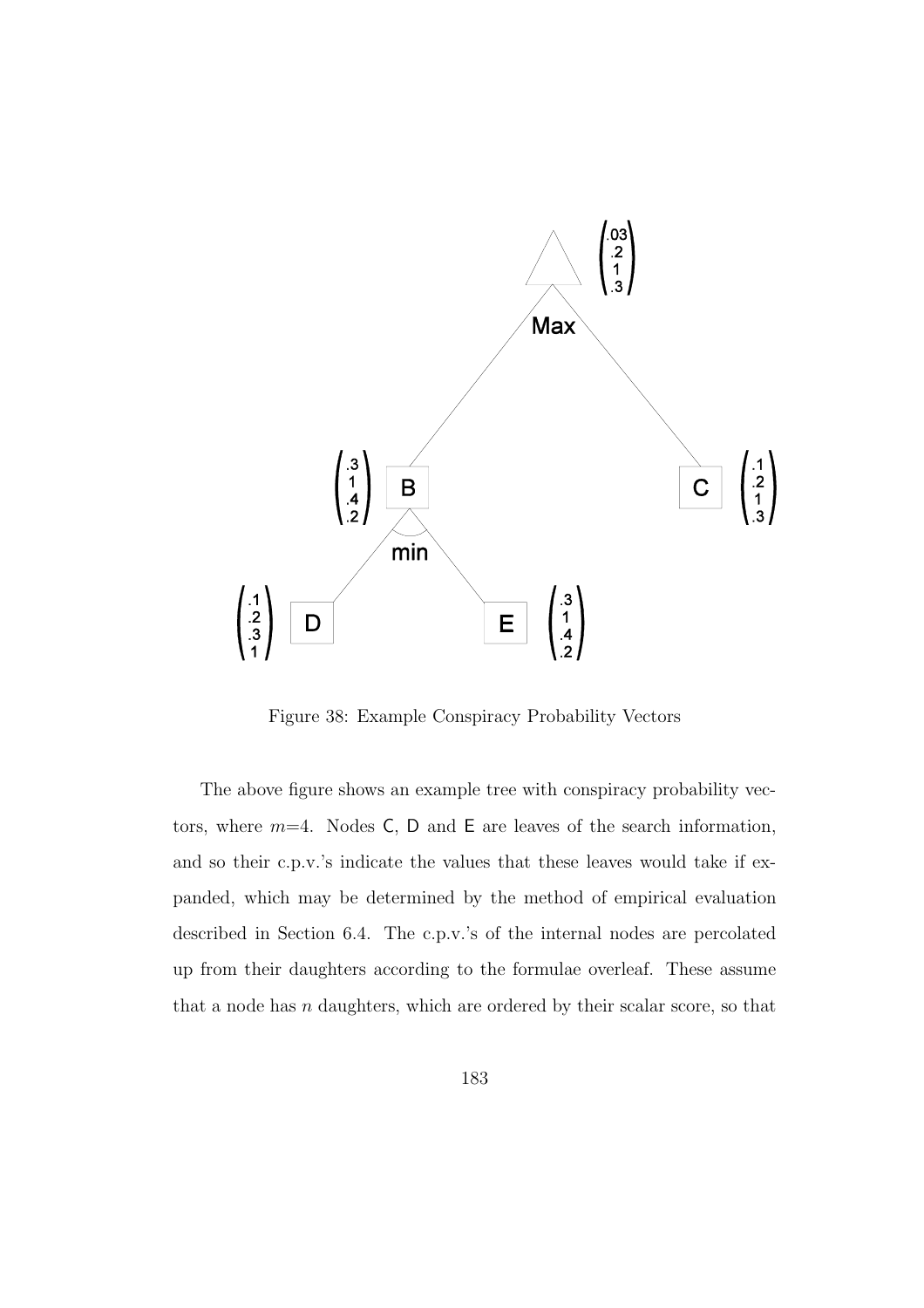$v_1 \ge v_2 \ge \ldots \ge v_n$ . For succinctness of expression, it will be useful to define two extra values,  $v_0 = 1$  and  $v_{n+1} = m$ .

For *max* nodes : For *min* nodes :  
\n
$$
p_j^{\text{parent}} = \begin{cases} \n\prod_{i=1}^k p_j^i & |v_k \geq j \geq v_{k+1} \\
\max_i \{p_j^i\} & |v_0 \geq j \geq v_1 \\
\max_i \{p_j^i\} & |v_0 \geq j \geq v_1\n\end{cases} \quad p_j^{\text{parent}} = \begin{cases} \n\max_i \{p_j^i\} & |v_0 \geq j \geq v_1 \\
\min_i \{p_j^i\} & |v_k \geq j \geq v_{k+1}\n\end{cases}
$$

To see how this works in practice, suppose node D was expanded, and its c.p.v. was calculated (by percolating up from those of its daughters) to be  $(0.2, 0.4, 1, 0.2)$ . Application of the formulae above yields a new c.p.v. for B of  $(.3, 1, .4, .04)$ . Note that the only element to have changed is  $p_4^B$ , the probability of a conspiracy causing the value of B to rise to 4. This being so, it is a trivial consequence of the percolation formulae that the only element of the c.p.v. of A which may change is  $p_4^{\mathsf{A}}$ . In fact, a glance at the formulae show that  $p_4^{\mathsf{A}}$  remains unchanged, since  $\mathsf{C}$  was more likely to conspire to achieve a value of 4.

As demonstrated by the example above, the change of a leaf's c.p.v. does not necessarily percolate all the way back to root. For the purposes of complexity analysis, we nevertheless make this pessimistic assumption, and find that the cost of expanding a node is dominated by this percolation, which takes time proportional to the height of the tree. Expansion of a single node therefore has complexity  $O(\log n)$ , so PCN\* search is  $O(n \log n)$ , comparable to BP and better than the MGSS\* algorithm.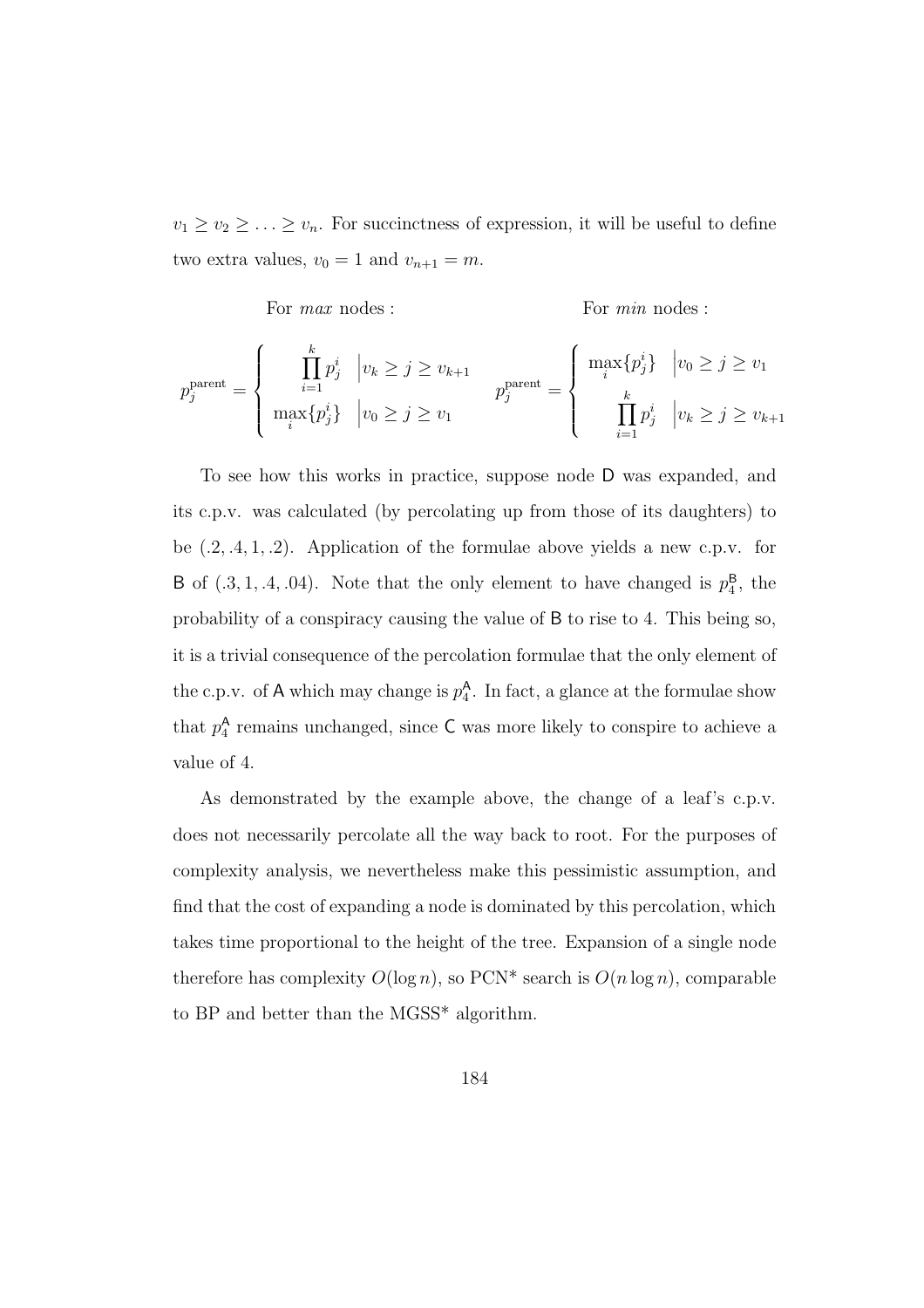The implementation included in Appendix B searches one conspiracy at a time. If a greater degree of selectivity were desired, it could easily be modified to search one node at a time — picking from the most likely conspiracy the node with the greatest probability of conspiring. The price for this greater selectivity would be an increase in meta-calculation costs, although the algorithm would still be  $O(n \log n)$ . Another refinement over the included implementation would be to modify the criterion for selecting a conspiracy to investigate. Rather than just choosing the conspiracy with the greatest probability of making a change in the provisionally best move, account could be taken of the magnitude of the score difference. Conspiracies could be valued as follows:

$$
V(C) = P_C
$$
(Value of Best Move if C works – Value of current Best Move)

We make the point in Section 6.5 that for such a valuation to be sensible, the 'value' in the above expression should not be the simple scalar score, but should be a replacement that has been calibrated with respect to the final outcome of the game.

#### **6.3 Choice of Search Step**

The choice of search step size is inevitably a matter of compromise. On the one hand, the desire for selectivity motivates a small search step, on the other, the desire for minimal meta-calculation costs motivates a large search step. A further complication is the interaction between the choice of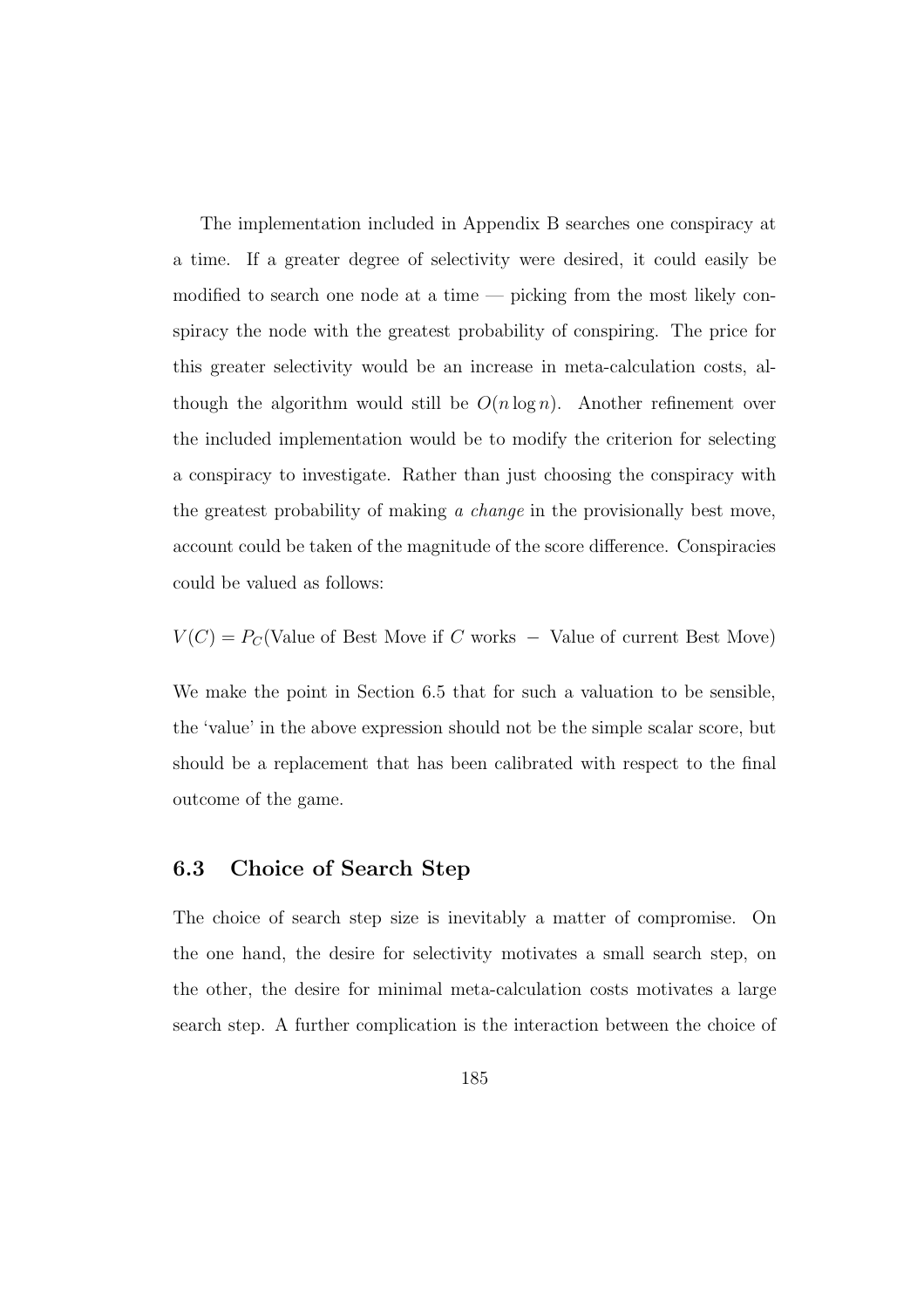step size and the time-control policy. We saw in Subsection 3.6.2 how the weakness of a one step lookahead policy was exacerbated by choice of too small a step size. The MGSS\* algorithm of Subsection 1.2.6 suffers from this problem; the meta-greedy search control policy terminates the search once the search information has a conspiracy number of two or more. This is because the search steps are single leaf expansions, which — under the singlestep assumption — are scored individually, so no single step has positive value.

The BP algorithm of Subsection 1.2.7 avoids this problem by not attempting to be so selective. This is a pragmatic response to the problem. The parameter, 'gulp size' controls selectivity, providing a continuum of behaviours from highly selective to non-selective. Experiments by Smith, Baum, Garrett and Tudor [80] with BP in the game of Othello show how the performance of BP depends upon a suitable choice of gulp size. They conclude that the algorithms performs best with a value of around 0.04, so that each search step expands 4% of the leaves of the search information.

It would be interesting to test the suggestion of Section 1.4 that it is desirable for the degree of selectivity to increase during the course of search. This could be done by modifying BP so that the gulp size varied according to the number of nodes in the search information.

Another refinement to the 'gulps' method would be to vary the way in which a leaf is expanded<sup>24</sup>. Leaves of the search information with higher QSS

 $^{24}$ Russell and Wefald [72] report a significant strengthening of the MGSS<sup>\*</sup> algorithm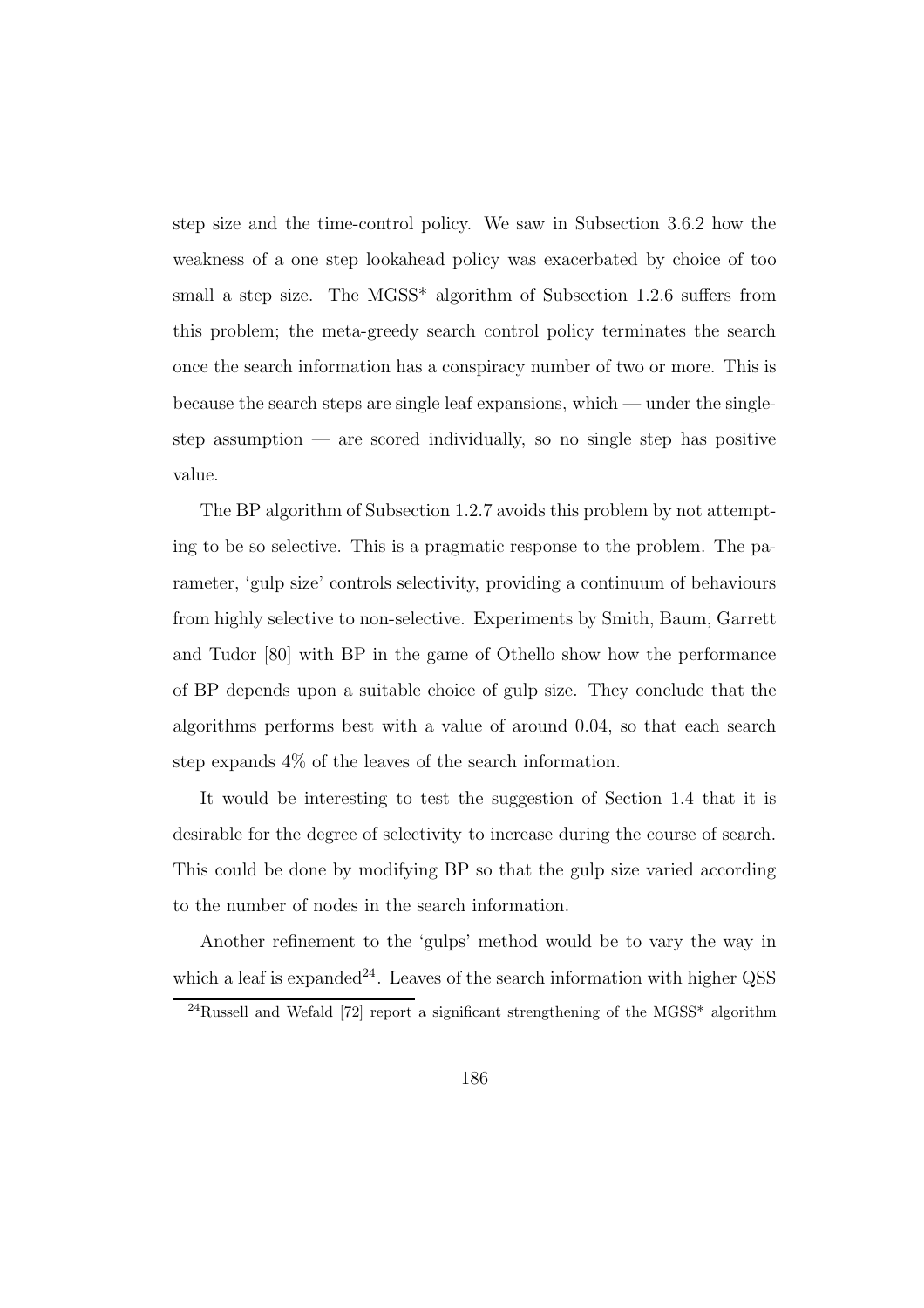could be searched, in a single 'expansion', to greater depths, while those with a lower QSS could be only partially expanded (i.e. some of their children could be generated and appended to the search information). This offers the possibility of a more reasoned way of tackling the problem of variable selectivity than the previous suggestion. At the start of the search, its effect might be expected to be similar, since the low conspiracy number of leaves in a small tree would result in their high QSS.

Such an approach would benefit from the estimation of probability distributions for the expansion of nodes to varying depths, and so might be expected to increase the overhead involved in deciding whether or not to carry out a gulp of search. On the other hand, as well as increasing the selectivity of each gulp, it would increase their size, and so it need not necessarily entail an increase in the total burden of meta-calculations.

# **6.4 Estimation of Probability Distributions**

The PSVB\*, MGSS\*, BP and PCN\* algorithms make use of functions which evaluate a position with a probability distribution. The purpose of these distributions is to show how the evaluation is likely to change if further search is carried out. Whilst the PSVB\* algorithm obtains this distribution via a rather obscure method involving the null move search, the more modern algorithms all use the same method, which might be described as empirical evaluation, or 'training'.

when it was modified to partially expand nodes.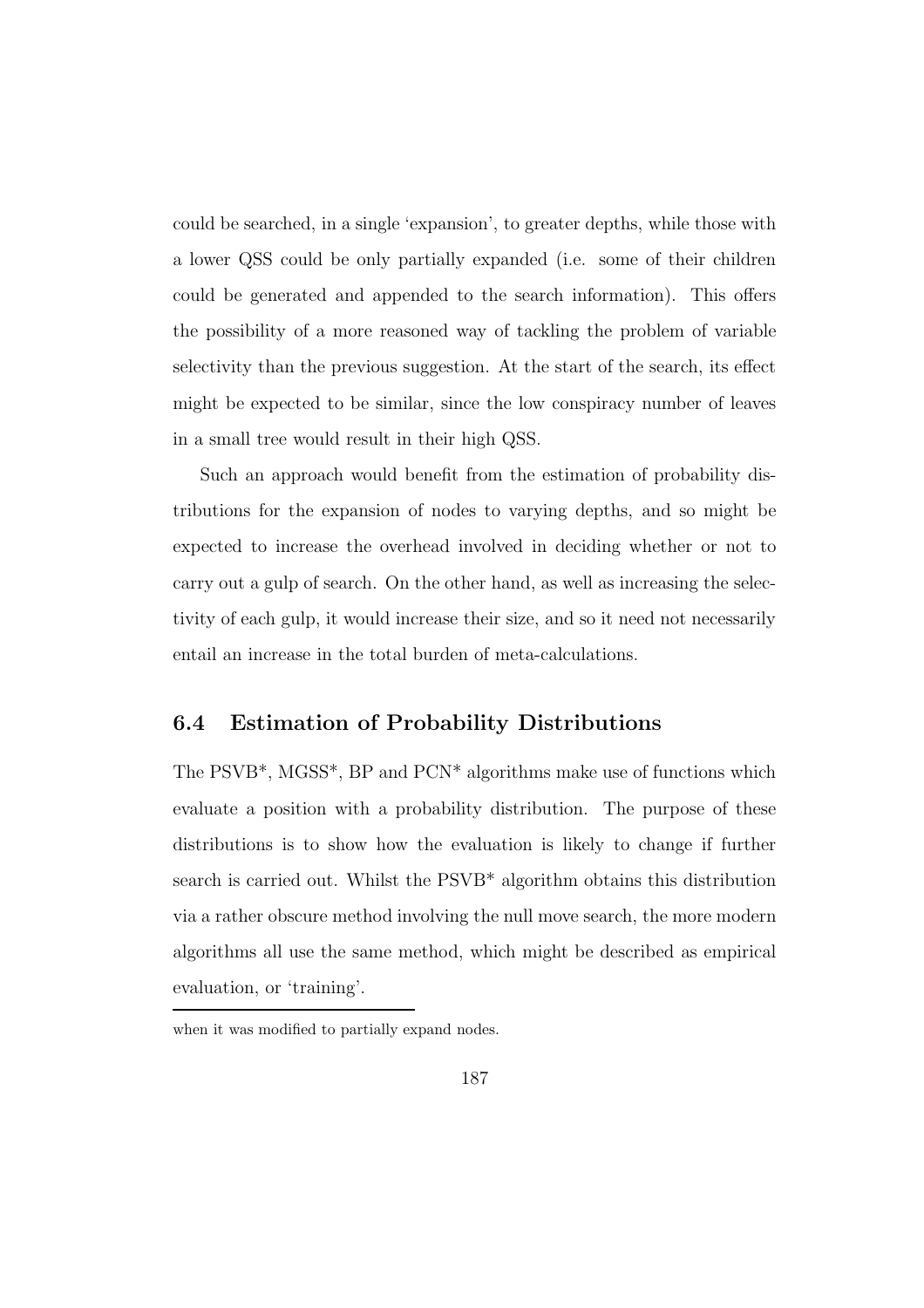Human experts originally suggest a number of (usually quite simple) game-specific evaluation criteria known to be correlated with the winning chances of a position, and a means of combining them to deduce a single scalar score. Training proceeds by applying this evaluation function to a board position. This is searched to a certain depth, and the backed up scalar score of the position after the further search is noted. Once a large number of independently sampled positions have been examined in this manner, it is argued, the evaluation function will have a reliable probability distribution for each combination<sup>25</sup>. Russell and Wefald [70, 71, 72] used depth one searches to deduce their probabilities, while Baum and Smith [6] recommend empirical choice of the training depth.

One potential problem with this approach, in theory at least, is what we call the representative positions problem. A set of positions taken from beginners' games will be very different, in general, from a set of positions from expert play, and so the probability distributions may also be expected to differ. Baum and Smith appear to have discovered this problem empirically. Their solution is to use a two stage procedure. Firstly, the probabilistic element of their algorithm is disabled, and games are played using only a static evaluation function. Positions from these games are then used to calculate distributions which are, in turn, used to gather another set of positions. The

<sup>25</sup>The number of training games required may be adjusted by dividing the space of game positions up into a number of bins, according to the number and granularity of these criteria.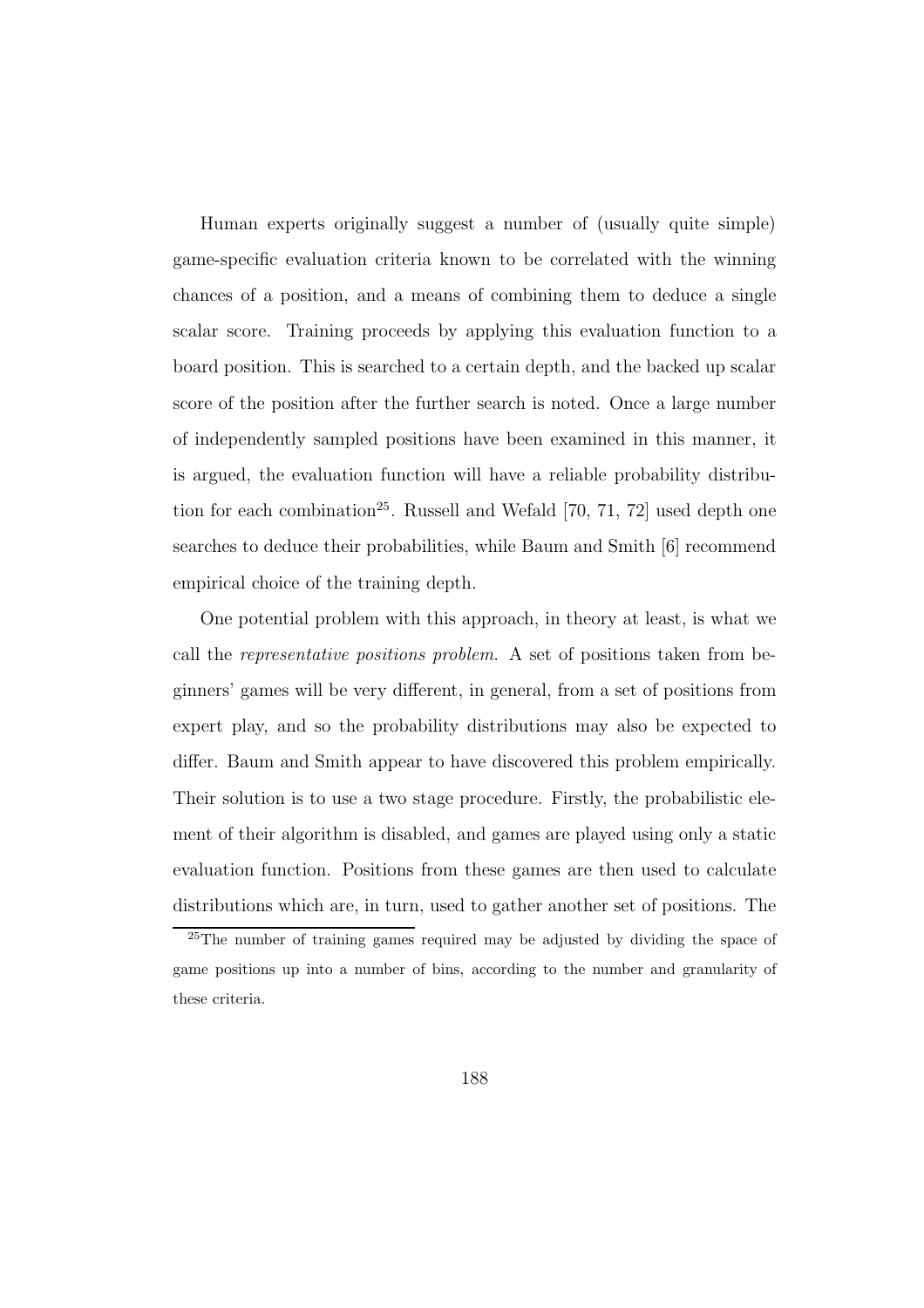final probability distributions are then calculated with reference to the second set of positions.

The fact that their description of this was relegated to a footnote suggests that they did not find this to be a serious problem. They do not mention why they stopped after two steps of this procedure — whether convergence had been observed, or whether they were concerned about the possibility of degeneration. Position evaluation is relatively easy for the games treated by Baum and Smith (Kalah, Warri and Othello). For a game such as Go, for which position evaluation is notoriously difficult, the representative positions problem may prove a serious difficulty. Certainly, the theoretical problem of how to 'bootstrap' a set of positions that are representative of how the algorithm  $will$  play — when it has used the evaluation function derived from that set — remains unaddressed.

#### **6.5 Utility**

The reason why the game tree is searched is that by application of the evaluation function, it is possible to distinguish the good from the bad branches, and so guide both play and search.

For the purposes of guiding search, a static score is too simple a description of what search may reveal; a simple ordering of positions is not sufficient to measure the importance of searching a node because of the complicated effect of interactions with the scores of other nodes. We therefore require a richer representation — i.e. a probability distribution — to represent belief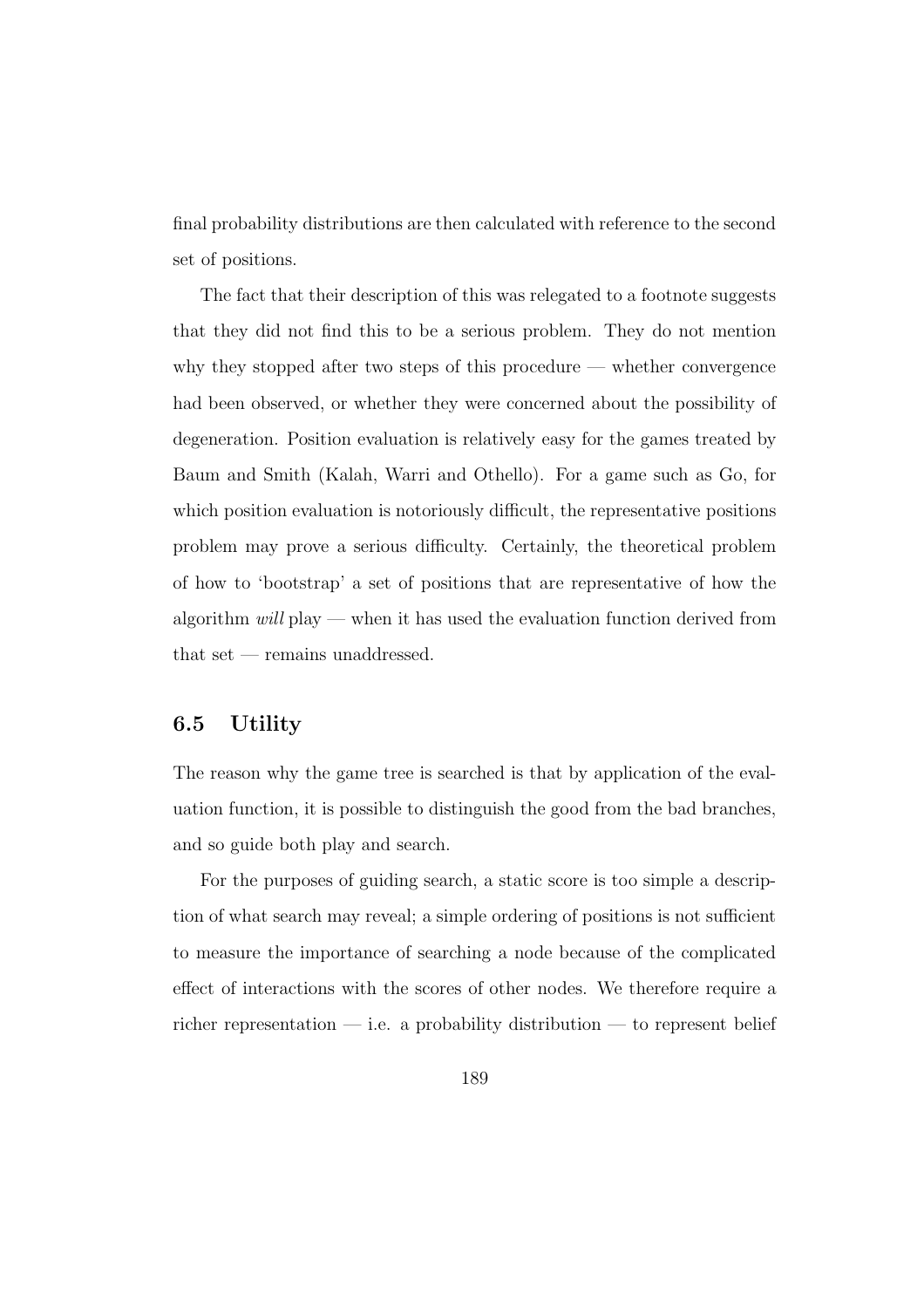about the possible consequences of search.

For the purposes of guiding play, a reasoned choice of move requires that an ordering of positions exist. If the positions are scored with probability distributions, the natural choice is its expectation. The only result of ultimate interest is the outcome of the game, and so if the expectation of the probability distribution is to be used in this way, it is essential that the scores be calibrated to the expected reward from playing the game. The MGSS\* and BP algorithms carry out this calibration as explained in the previous section. The failure of the  $PSVB^*$  and Probabilistic  $B^*$  algorithms to carry out such a procedure is an omission no less serious just because they do not use expectation to choose between moves.

It is not as simple as is generally believed to calibrate position evaluation to something that might appropriately be referred to as 'utility' (i.e. probability of winning<sup>26</sup>), because of the complications raised in Chapter 2. Since the whole notion of attaching a win probability to a particular position is a simplification, problems are bound to occur if an attempt is made to exactly define it in practice.

The notion of 'utility' is central to the MGSS\* and BP algorithms. They both make the simplifying assumptions that time cost is separable from the position to which it is applied, and from the opponent against which they play. Using **L** to stand for search information, they assume the following:

<sup>&</sup>lt;sup>26</sup>The rest of this section makes the simplifying assumption that there are two only outcomes, with rewards 0 and 1. This does not restrict the generality of the discussion.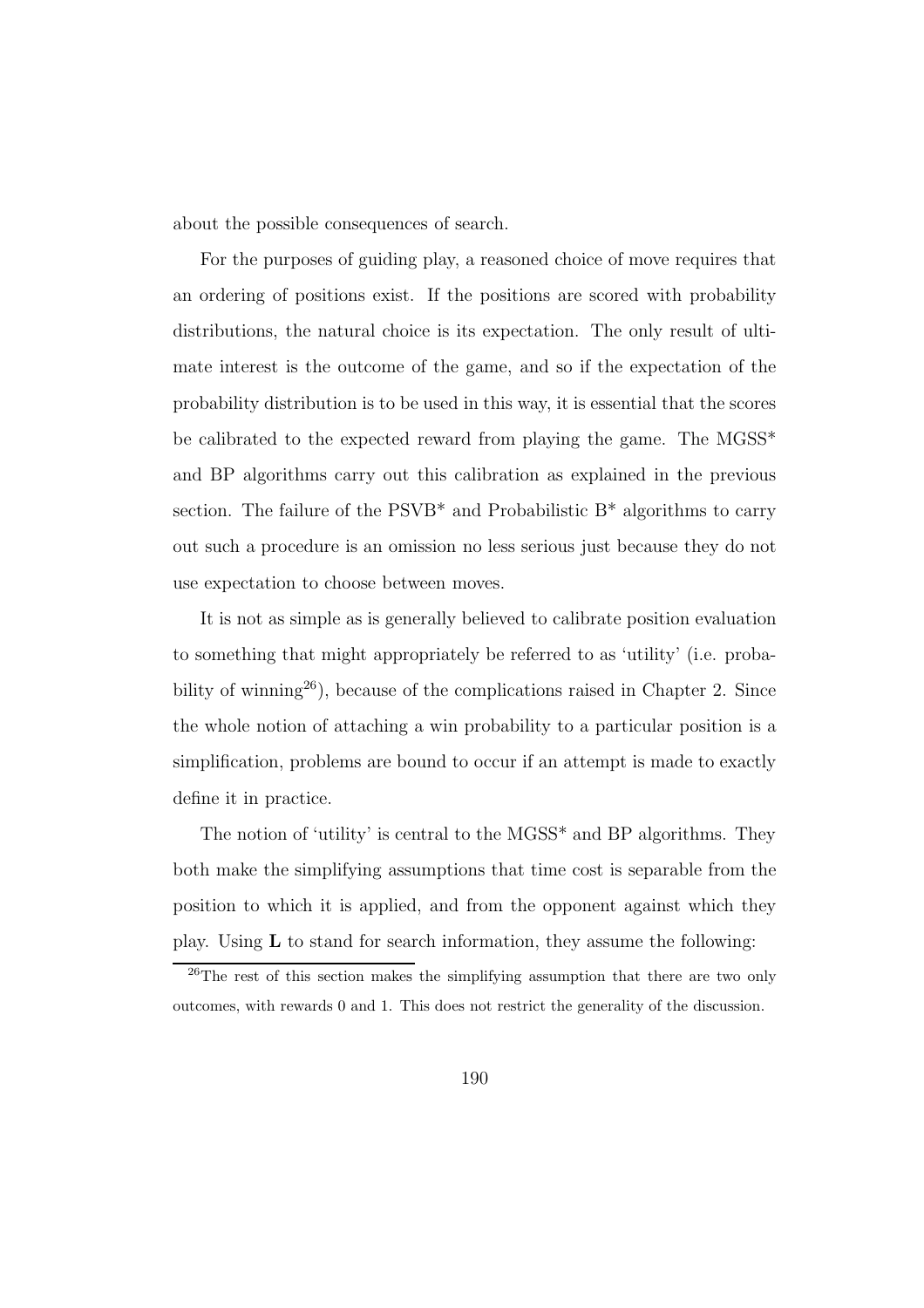$U(\mathbf{L}, \tau_{\text{Us}}, \text{Opponent}, \tau_{\text{Opponent}}, \mathbf{L}_{\text{Opponent}}) = V(\mathbf{L}) + V(\tau_{\text{Us}})$ 

The fact that the opponent's search information,  $\mathbf{L}_{\text{Opponen}}$ , is unknown is clearly a strong practical argument for ignoring it in the calibration. Similarly, the case for ignoring the opponent in the calibration process is supported by the impracticality of having a separate training set for each opponent, or the difficulty and degree of approximation required to determine statistics able to summarise the range of possible opponents. Eventually, programs will benefit from calibration according to both the opponent and inference about the opponent's search information. In the meantime, the practical consequence from not taking into account the opponent's strength when calibrating the utility function is that the program will play inappropriately against an opponent of greatly different ability<sup>27</sup>. This is not a cause for great concern, since the primary aim of current research into computer game-playing is to devise programs that play as strongly as possible in even games.

The easiest approximation to address in the calibration process is the complete neglect of the opponent's time. Since this is readily available, to completely ignore it may seem rather slack but is in fact so standard as to

 $27$  For example, suppose a strong Chess program offered a beginner a queen's odds. If the utility function did not take the opponent into account, it would suggest that a loss was almost certain. This would cause a problem similar to the horizon effect; the program would play increasingly desperate and risky moves, in the hope that it had underassessed its chances. By contrast, a human expert would expect the beginner to make simple errors, and play accordingly.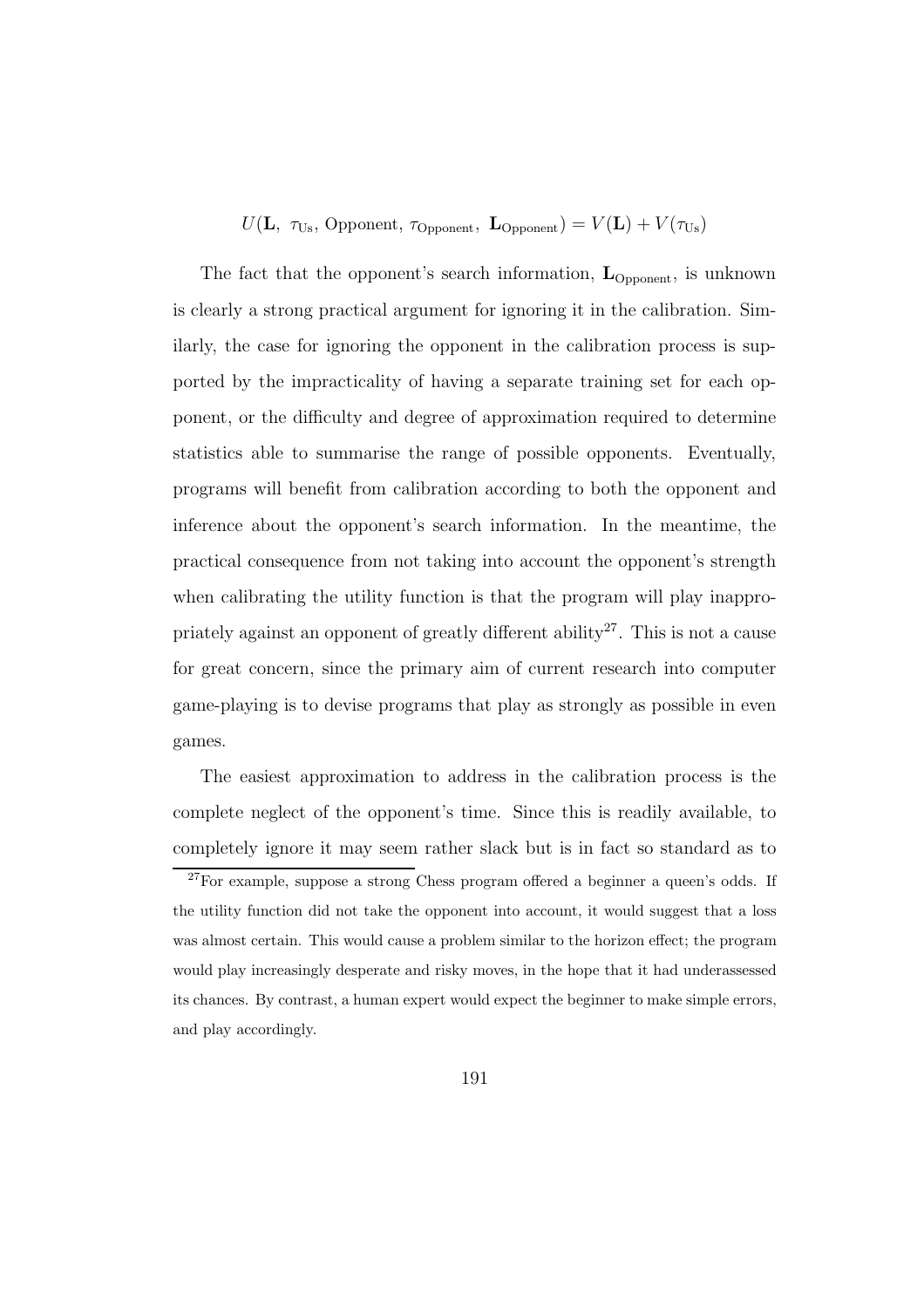pass without comment in the discussion of computer game-playing<sup>28</sup>. Nevertheless, it is of use in determining human play, a fact which will be agreed by any games player who has experience of playing under serious time controls. The most immediate use of this information would seem to be its (cautious) application to the area of time control, where it could be added in as another factor to the rather ad hoc algorithms that are currently the norm. It seems reasonable to vary the value of time in sympathy with the amount of time the opponent has. The justification for this is that if the opponent has a lot of time, this gives him the potential to think deeply about the position and so cause complications (by playing trick moves etc.) which will cause us to run short of time. Conversely, if the opponent has very little time, then either he is in time trouble — which suggests we should look for such complications — or else he has correctly judged that he will not need much more time, in which case we have probably been too frugal up to now if we have a lot of time left.

A more robust use of the opponents' time would be to take it into account when calibrating the evaluation functions. Attempting to equate a board position with a win probability ignores the aspect of time control altogether, limiting the effectiveness of time control. A more thorough approach would use a population of games to derive a function  $U(\mathbf{L}, \tau_{\text{Us}}, \tau_{\text{Opponen}})$ , which might then be used for time control as well as move selection. The modelling process can be aided by certain theoretical knowledge of the properties of

<sup>28</sup>I am not aware of any game-playing programs which use this information.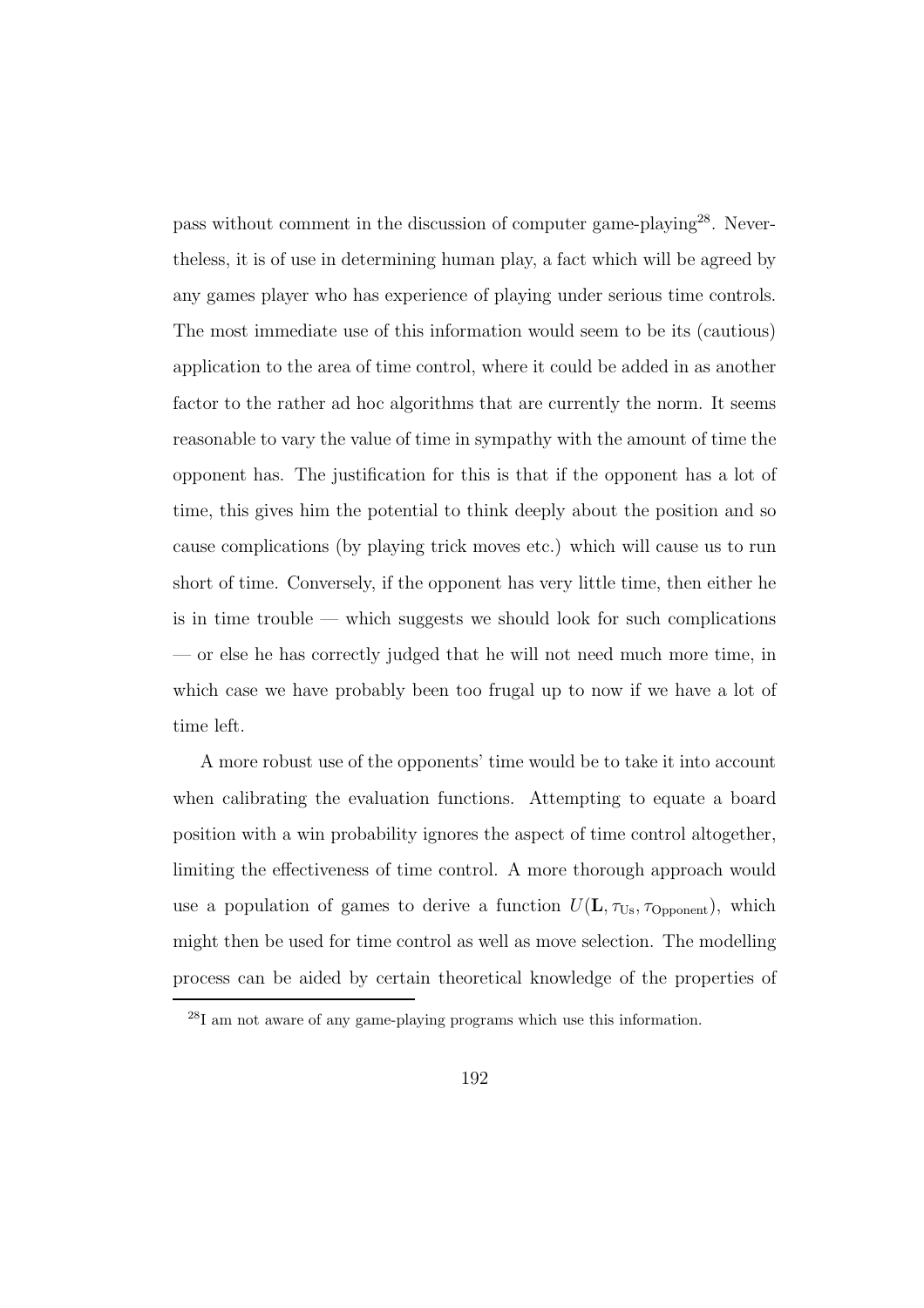U(). We require a smooth function which is increasing in  $\tau_{Us}$ , decreasing in  $\tau_{\text{Opponen}}$  and — drawing upon the thoughts presented in Section 5.2 — that is subharmonic in  $\tau_{\text{Us}}$  and superharmonic in  $\tau_{\text{Opponen}}$ . From a theoretical point of view such a reasoned approach to time control would be greatly preferable to the current crude approximations; from a practical point of view, it would require a considerable increase in the computing power needed to calibrate the utility function, would lead to a more complicated program and might decrease the speed slightly, so computer game-playing may take some years to reach the point where it becomes a priority.

Of the game-playing algorithms devised so far, BP has come closest to defining a satisfactory model of utility. Inevitably, some sacrifices have been made to expediency. One of these is the oversimplified time control mechanism highlighted above, which, by the authors' own admission has 'an annoying sickness' [80].

Another shortcoming of BP is the strategy for leaf expansion. The 'gulp' idea is an important way of cutting down meta-calculation costs. However, the notion of 'gulp size' is a rather imperfect implementation of it. No justification is presented for why the gulp should be a fixed proportion of the information, much less a constant one. If QSS really is a good approximation to 'utility', a desirable goal would be to expand those leaves with the largest QSS values, throughout the entire game. This would suggest that an appropriate mechanism of leaf selection would be to expand in one gulp all those leaves with a QSS value above a certain threshold. This threshold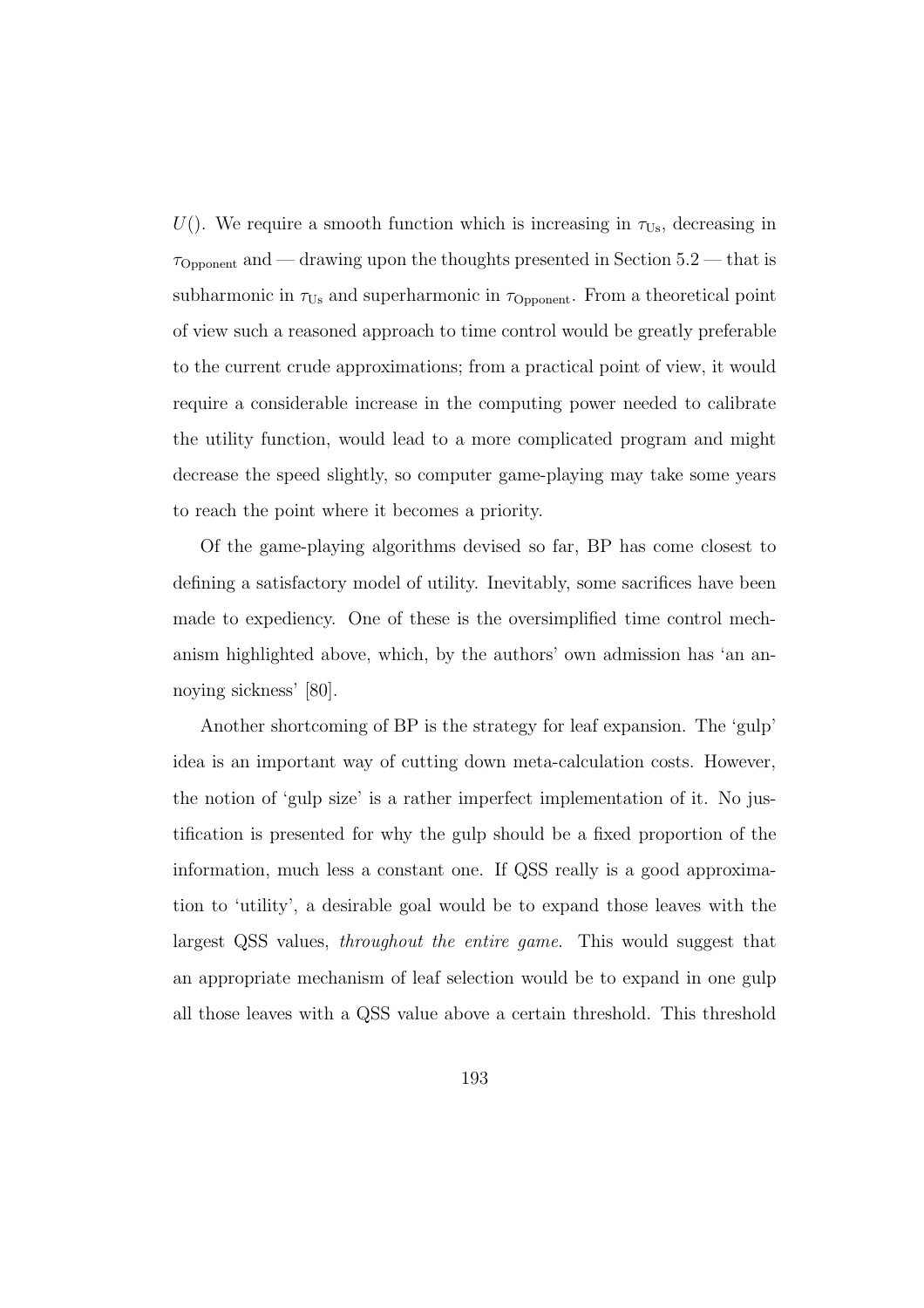should be dynamic, changing in response to the findings of search. If time ran short, if the game looked like taking longer than expected, or if the position suggested that there would be many leaves with above average QSS ahead, the threshold should increase. Conversely, it would decrease in the opposite circumstances — the guiding principle should at every stage be the aim of maximising expected 'utility/unit of search'.

# **6.6 Trends in Computer Game-Playing**

At the risk of stating the obvious, I hope that the reader is at this point completely convinced of the importance of quantifying the uncertainty around a position's static evaluation. This remark is by no means as trite as it may appear to the reader with a statistical background, since this realisation has taken the artificial intelligence community a very long time<sup>29</sup>. Almost all the top game-playing programs have no such element, being basically alphabeta search engines with a selection of refinements such as those reviewed in Section 1.1.

The explanation for this is simple. Research into game-playing has been largely empirically-driven, and algorithms have not been developed in vitro. The meta-calculation costs associated with the processing of probability distributions are very considerable as compared with point estimates, while

<sup>29</sup>If the research published on tree search and game-playing is any indication, it is only just becoming widespread, almost 50 years after the notion of computer game-playing was first mooted by Shannon [76].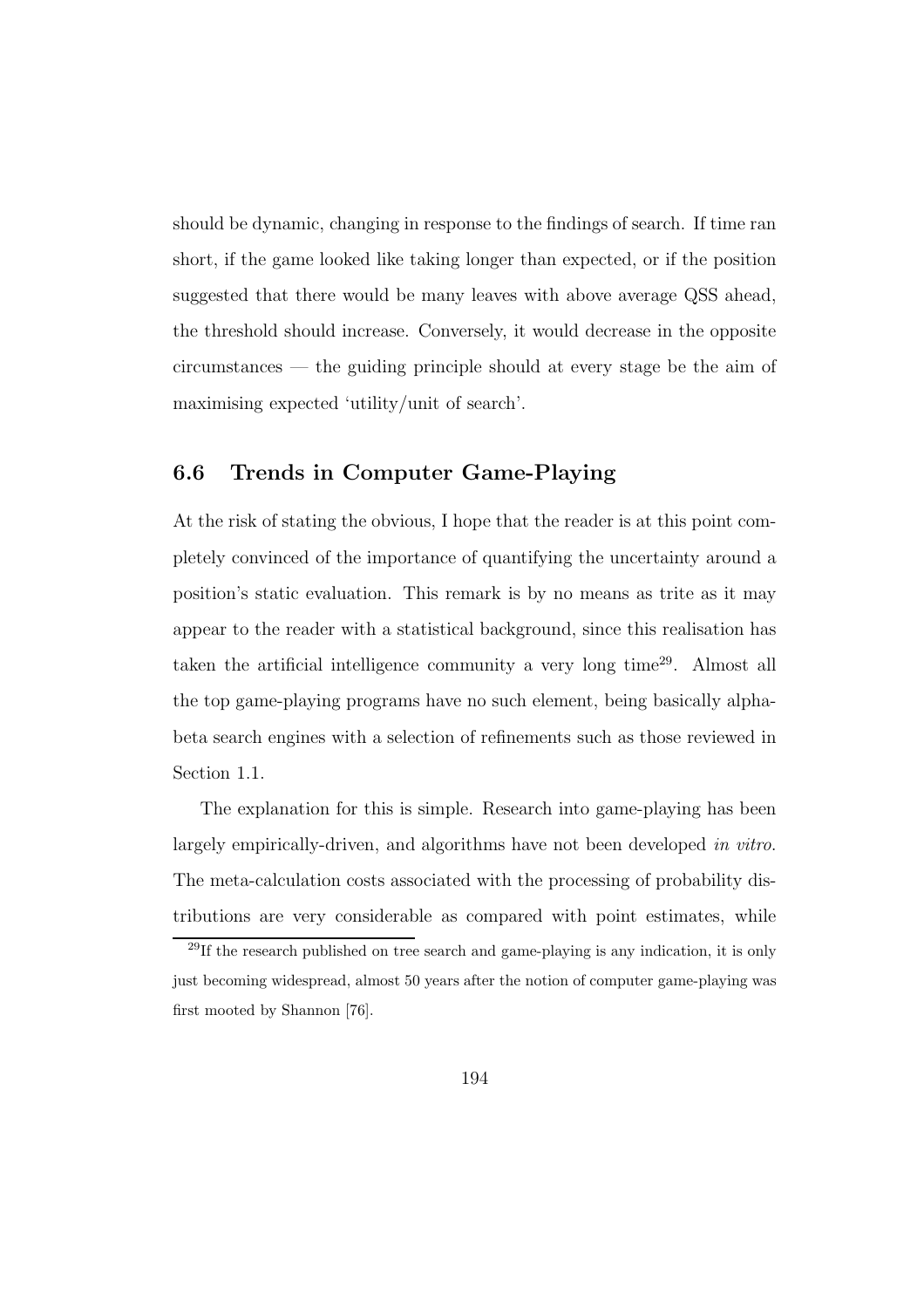considerable computing power is required to realise the benefits of greater selectivity. This alone, apart from their greater intricacy, is sufficient to explain why probabilistic selective search techniques have not, in the past been in the mainstream of research. If they had been developed twenty years ago, they would not have held their own against the sheer speed of non-selective search algorithms.

One notable exception to the early concentration on 'brute force' methods was the work of the statistician Good. His 1968 "Five Year Plan for Automatic Chess" [30] would more realistically have been entitled a "Twenty Year Plan"; even in the late 1980's, when Russell and Wefald introduced the MGSS\* algorithm, they found it only to be comparable with fixed-depth alpha-beta search $30$ . The recent results of the BP program seem very encouraging, and so it seems as if, another 10 years on, selective searching has finally come of age. Since the advantage of being selective increases with the amount of computing power available, it will surely not be long before even the most powerful alpha-beta program, running on specialist hardware, will succumb to the greater intelligence of game-playing algorithms based on selective search. If the reader will indulge me in a little prediction, I suggest that by 2020, all computer game-playing programs will be Bayesians.

<sup>30</sup>Baum and Smith [6] have suggested that even this may have been an overoptimistic assessment of its performance.